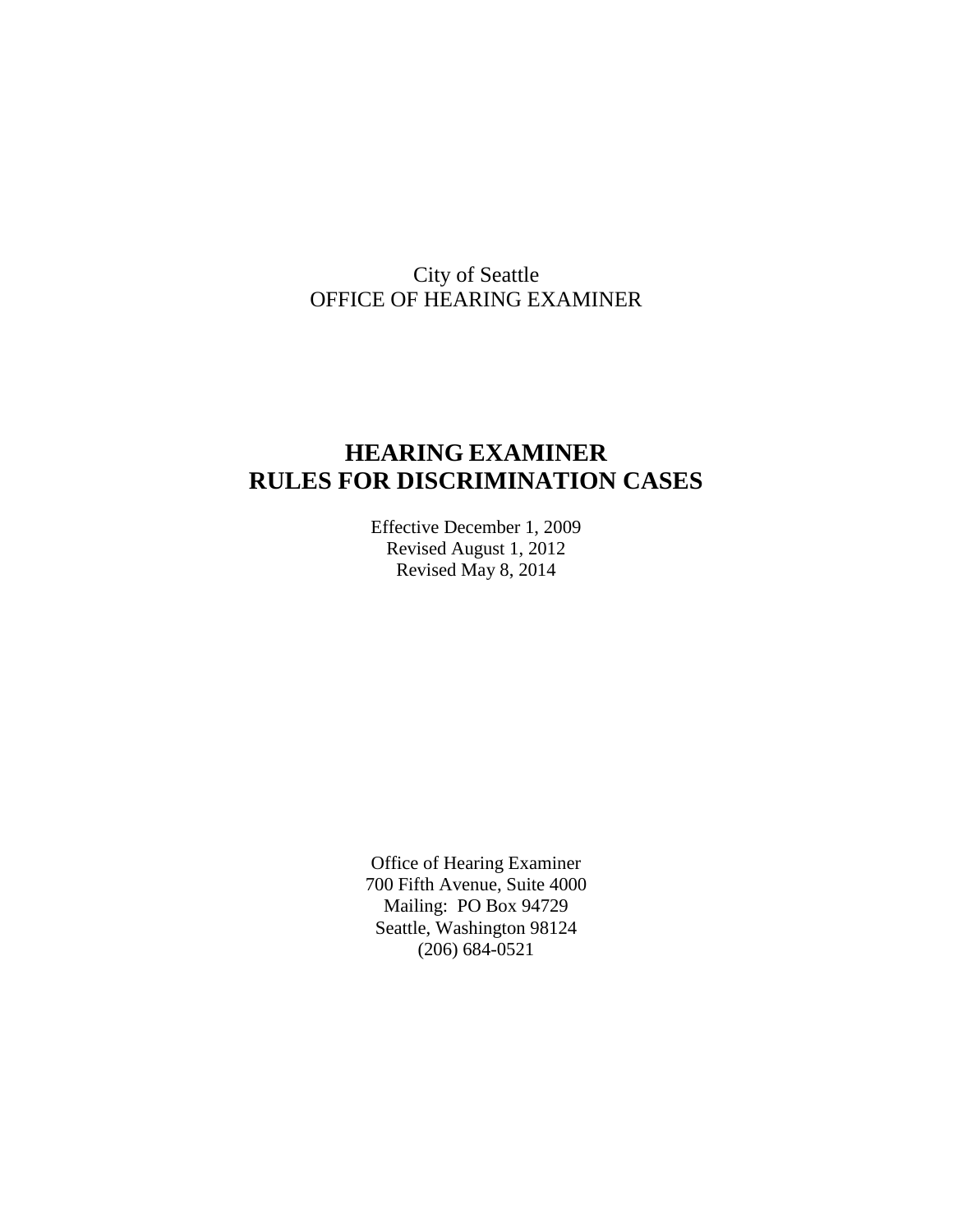# **HEARING EXAMINER** RULES FOR DISCRIMINATION CASES

# **TABLE OF CONTENTS**

|  | 2.05 Expected Conduct and Appearance of Fairness 5          |  |
|--|-------------------------------------------------------------|--|
|  |                                                             |  |
|  |                                                             |  |
|  |                                                             |  |
|  |                                                             |  |
|  |                                                             |  |
|  |                                                             |  |
|  |                                                             |  |
|  |                                                             |  |
|  |                                                             |  |
|  |                                                             |  |
|  |                                                             |  |
|  |                                                             |  |
|  | 2.18 Disqualification or Recusal of a Hearing Officer10     |  |
|  |                                                             |  |
|  |                                                             |  |
|  |                                                             |  |
|  |                                                             |  |
|  | 2.23 Submission of Documentary Evidence Prior to Hearing 13 |  |
|  |                                                             |  |
|  |                                                             |  |
|  |                                                             |  |
|  |                                                             |  |
|  |                                                             |  |
|  |                                                             |  |
|  |                                                             |  |
|  |                                                             |  |
|  |                                                             |  |
|  |                                                             |  |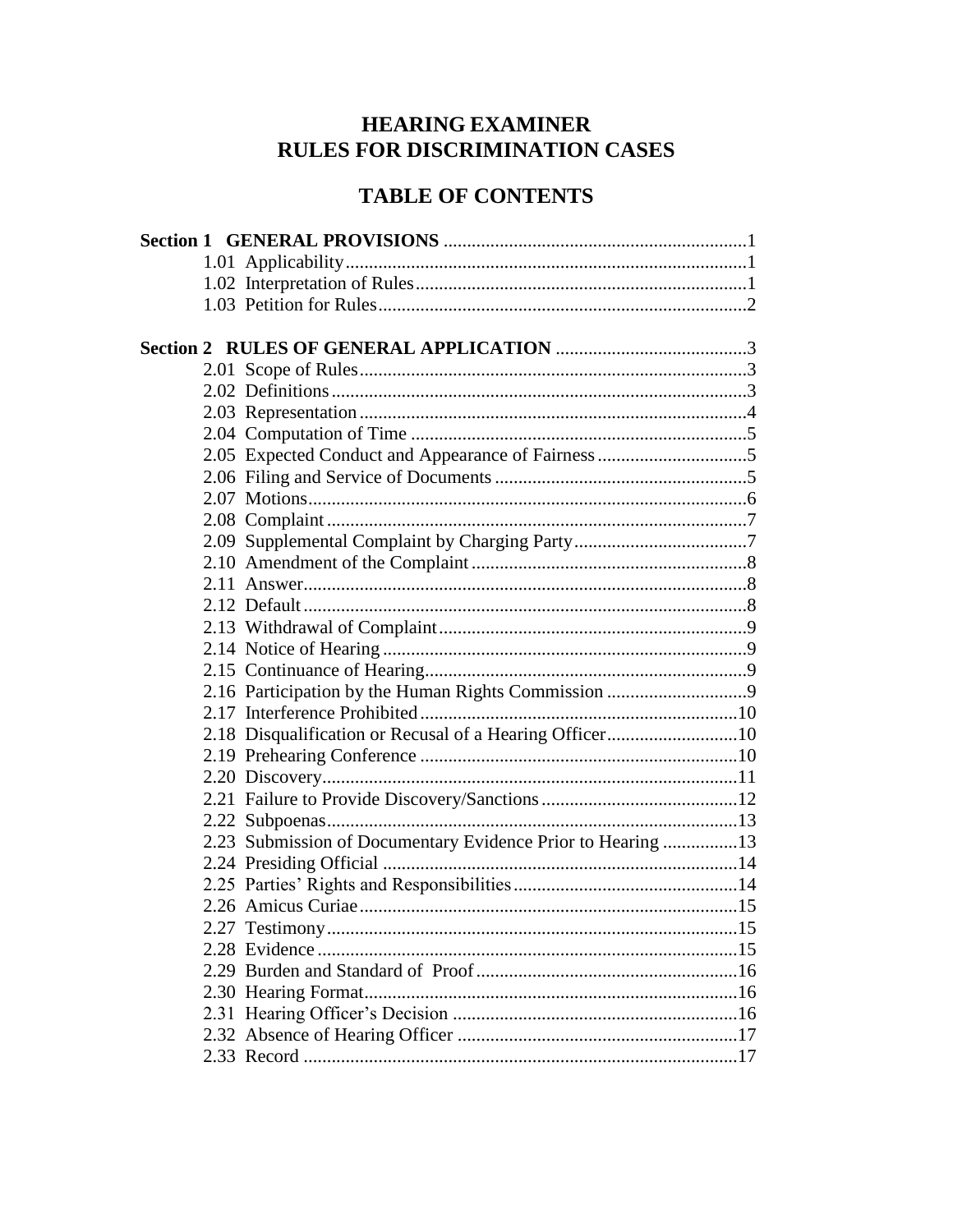| Section 3 CASES WHERE RESPONDENT IS A CITY DEPARTMENT 18   |  |
|------------------------------------------------------------|--|
|                                                            |  |
|                                                            |  |
|                                                            |  |
|                                                            |  |
| 3.05 Disqualification or Recusal of the Hearing Examiner19 |  |
|                                                            |  |
|                                                            |  |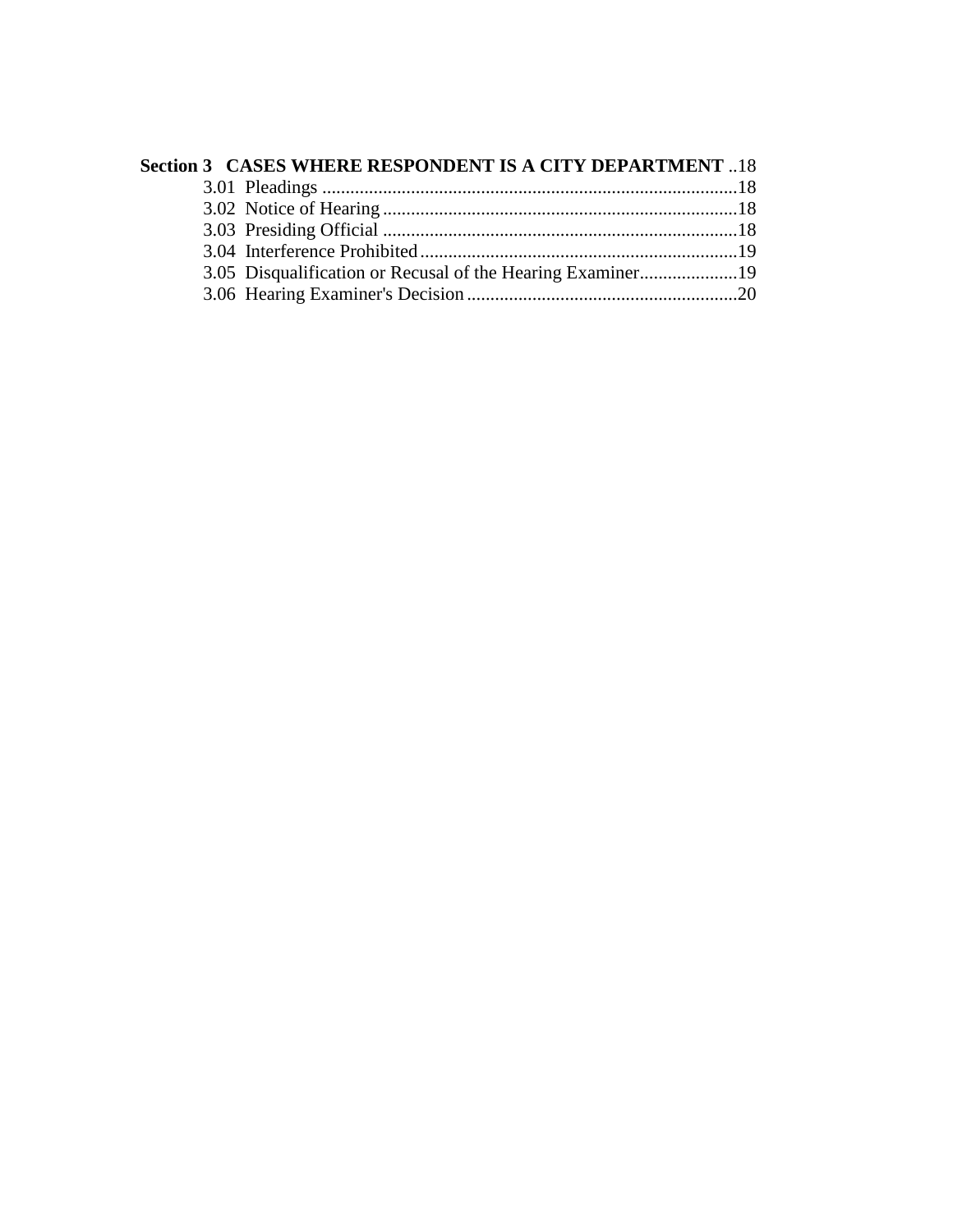# City of Seattle Office of Hearing Examiner

# **RULES FOR DISCRIMINATION CASES**

# **SECTION 1 GENERAL PROVISIONS**

#### **1.01 APPLICABILITY**

(a) These Rules For Discrimination Cases ("Rules" or "RDC") supplement Seattle Municipal Code and ordinances, and other applicable law, for matters within the jurisdiction of the Hearing Examiner under Chapters 14.04, 14.06, 14.08 14.10, 14.16 and 14.17 SMC, and govern administrative practice and procedure before the Hearing Examiner, (or Hearing Examiner and members of the Human Rights Commission, as applicable). In case of conflict between a RDC and the Seattle Municipal Code or other applicable law, the Seattle Municipal Code or other applicable law controls.

(b) These Rules apply to all matters properly before the Hearing Examiner (or Hearing Examiner and members of the Human Rights Commission, as applicable) on or after the Rules' effective date.

#### **1.02 INTERPRETATION OF RULES**

(a) The Hearing Examiner shall interpret the Discrimination Rules and determine their application.

(b) While a matter is pending before the Hearing Examiner (or Hearing Examiner and members of the Human Rights Commission, as applicable), an affected party may request by motion that the Hearing Examiner issue a declaratory ruling on the applicability of a Rule to identified, existing circumstances. The motion must clearly identify the Rule and describe the circumstances for which the declaratory ruling is sought. Unless brought during a hearing, the motion must be in writing.

(c) When questions of practice or procedure arise that are not addressed by these Rules, the Hearing Examiner shall determine the practice or procedure most appropriate and consistent with providing fair treatment and due process. The Hearing Examiner may look to the Washington Civil Rules for Superior Court for guidance.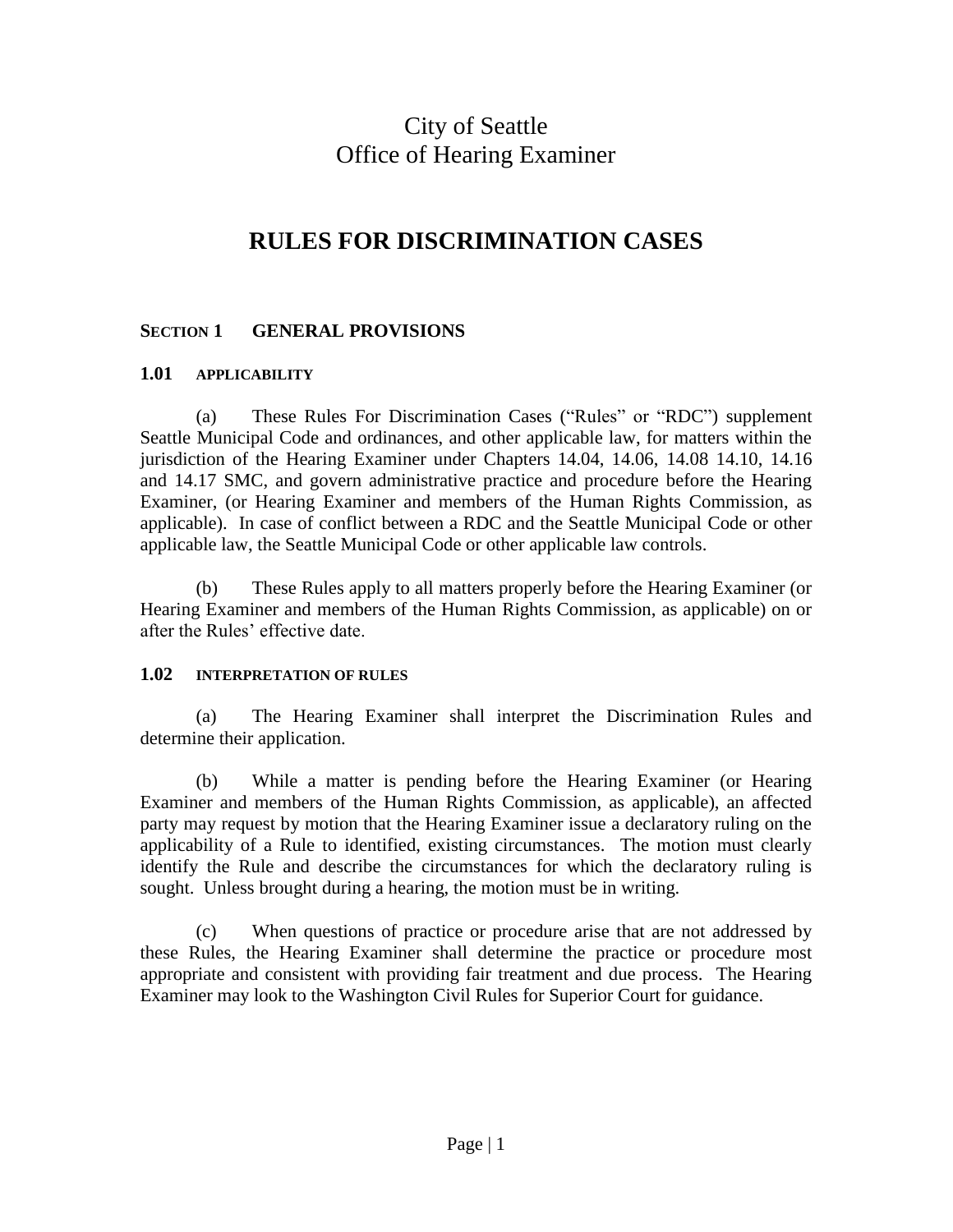#### **1.03 PETITION FOR RULES (SMC 3.02.040)**

Any interested individual may petition the Hearing Examiner requesting adoption, amendment or repeal of any rule. The petition shall be in writing, signed by the petitioner, and shall include:

(a) The name and address of the petitioner; and

(b) In the case of a petition for adoption, the substance of the requested rule, and a brief statement of the reason why adoption of the rule is necessary or desirable; or

(c) In the case of a petition for amendment or repeal of a rule, the number of the rule to be amended or repealed, the substance of any requested amendment, and a brief statement of the reason why an amendment or repeal of the rule is necessary or desirable.

In accordance with SMC 3.02.040, no later than 60 days after a petition is submitted, the Hearing Examiner will either deny the petition in writing, stating the reasons for the denial, or initiate rulemaking proceedings concerning the subject of the petition in accordance with SMC 3.02.030.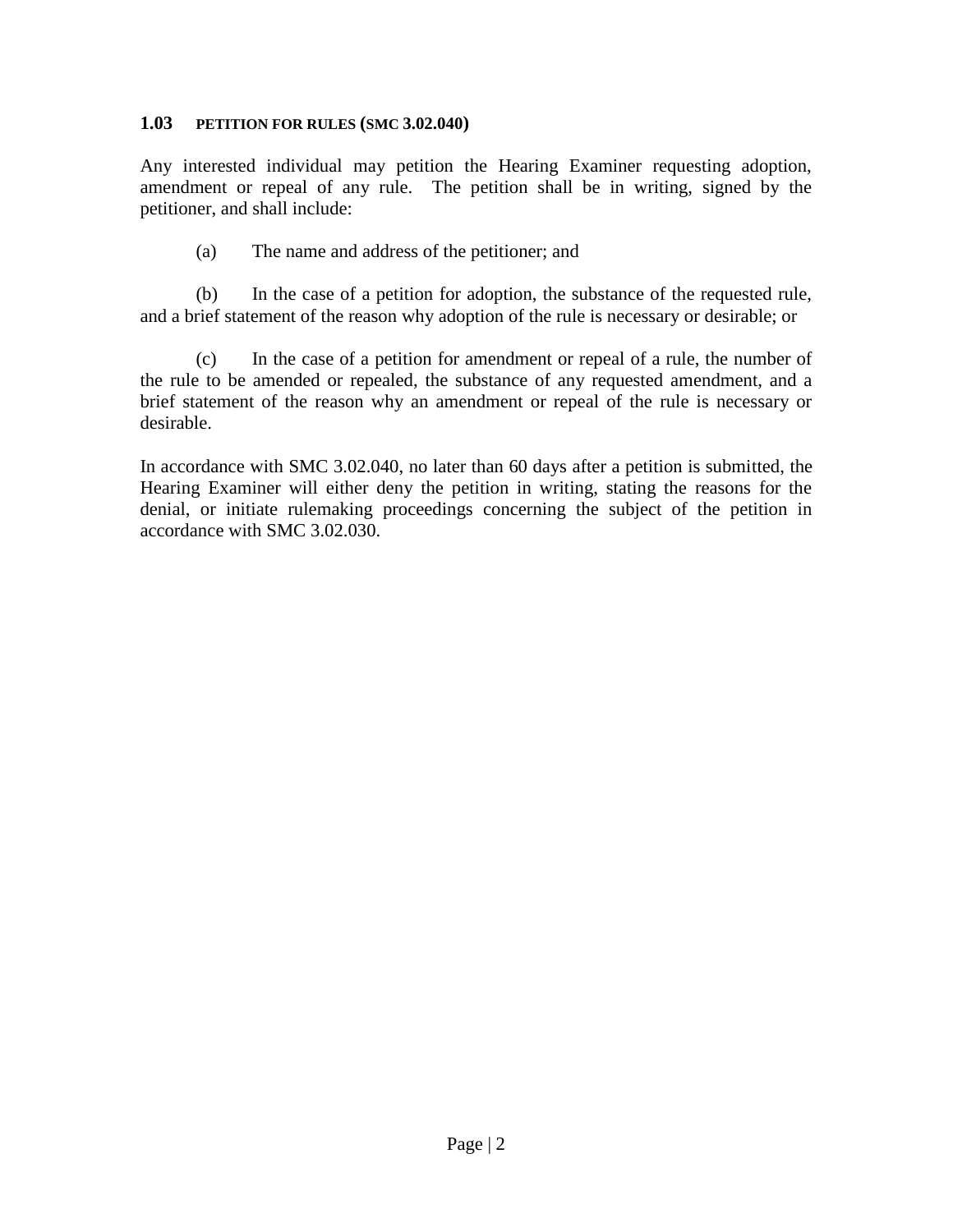### **SECTION 2 RULES OF GENERAL APPLICATION**

#### **2.01 SCOPE OF RULES**

Except as stated in Section 3, Rules in this section apply to contested cases before the Hearing Examiner that do not include a City department as a respondent, and that arise under Chapter 14.04 SMC, the Fair Employment Practices Ordinance (FEP); Chapter 14.06 SMC, the Public Accommodations Ordinance (PA); Chapter 14.08 SMC, the Open Housing Ordinance (OH); Chapter 14.10 SMC, the Fair Contracting Ordinance (FC); Chapter 14.16 SMC, the Paid Sick Time and Paid Safe Time Ordinance (PST); and Chapter 14.17 SMC, the Use of Criminal History in Employment Decisions Ordinance (CHED).

#### **2.02 DEFINITIONS**

The following definitions apply unless the context requires otherwise:

(a) "Administrative Code" – Chapter 3.02 SMC.

(b) "Affidavit" - a written or printed statement of facts confirmed by oath or affirmation of the one making it, before one having authority to administer oaths.

(c) "Business days" - days other than Saturday, Sunday, and national, state and City of Seattle holidays.

 (d) "Charging Party" – a natural person, the Director, or the Office for Civil Rights, who has filed a charge alleging an unfair employment practice under the FEP, unfair public accommodations practice under the PA, unfair housing practice under the OH, unfair contracting practice under the FC or failure to comply with the PST or the CHED.

(e) "City" – City of Seattle.

(f) "City department" – any agency, office, board or commission of the City, or any department employee acting on its behalf, but does not include a public corporation chartered under Chapter 3.110 SMC, or any contractor, consultant or concessionaire or lessee.

- (g) "Code" Seattle Municipal Code.
- (h) "Commission" Human Rights Commission.

(i) "Commission representative" – a member of the Human Rights Commission appointed by the Commission to hear a case with the Hearing Examiner.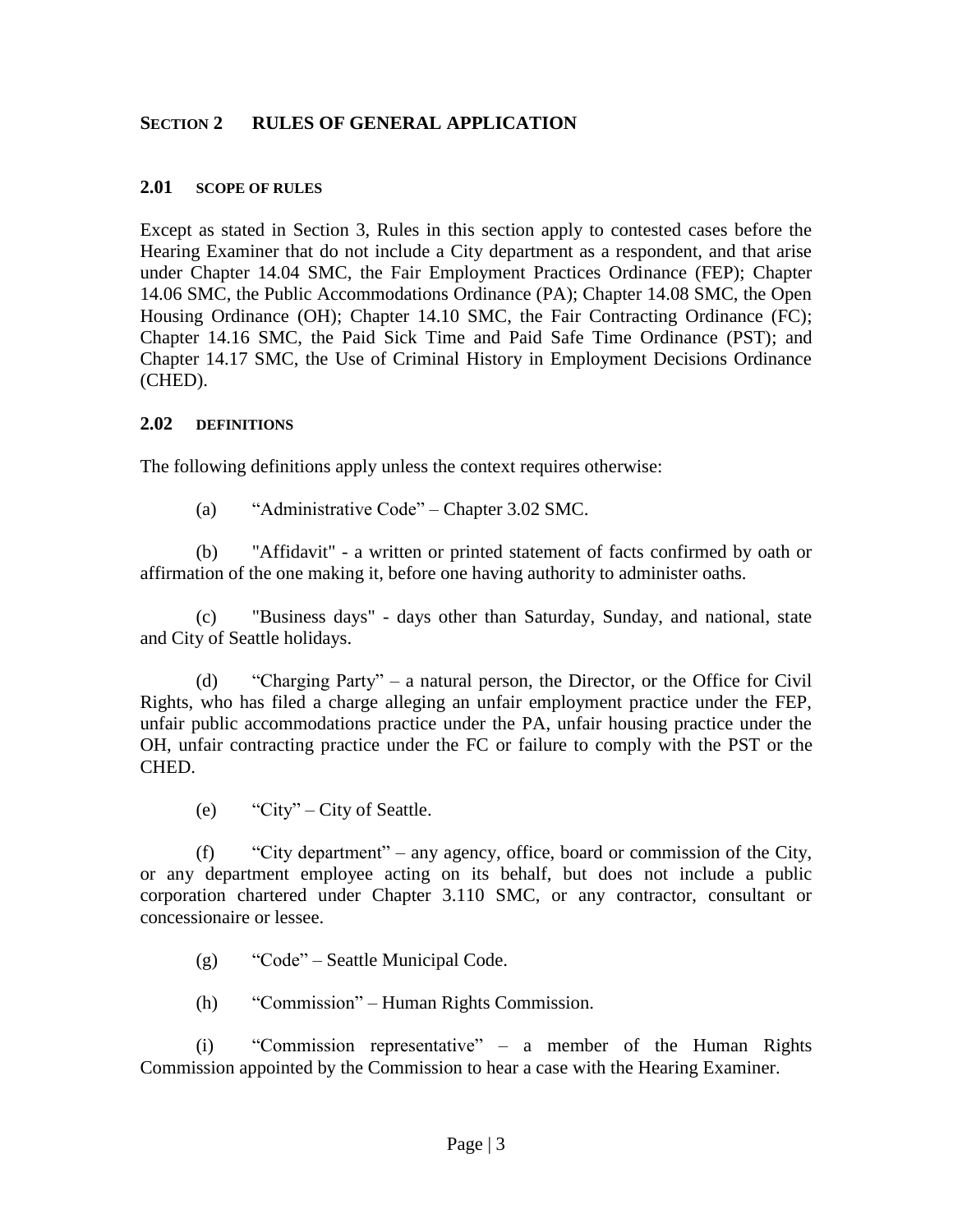(j) "Complaint" – a document relating to the charge and facts discovered during an investigation done pursuant to the FEP, PA, OH or FC that is prepared by the City Attorney and filed with the Hearing Examiner.

(k) "Days" - calendar days.

(l) "Declaration" - a written or printed statement of facts declared or certified to be true and correct under penalty of perjury under the laws of the State of Washington.

(m) "Department" – the Office for Civil Rights.

(n) "Director" – the Director of the Office for Civil Rights.

(o) "Hearing Examiner" – the Seattle Hearing Examiner, a Deputy Hearing Examiner, or a Hearing Examiner pro tempore appointed by the Hearing Examiner from a list approved by the Commission pursuant to the FEP, PA, OH, or FC.

(p) "Hearing Officer" – the Hearing Examiner, or the Hearing Examiner and a Commission representative, when hearing a case.

(q) "Order" - a ruling, instruction, or other directive issued by the Hearing Examiner in response to a request or motion by a party, or on the Hearing Examiner's own initiative. Where allowed by law, an order may direct how the Hearing Examiner's decision is to be implemented and may be issued as part of that decision or separately.

(r) "Motion" - a request made to the Hearing Examiner for an order or other ruling.

(s) "Party" – the Department, the Charging Party, or the Respondent.

(t) "Person" – a person as defined in the FEP, PA, OH or FC, as applicable.

(u) "Regular business hours" - 8:00 a.m. to 5:00 p.m.

(u) "Respondent" – a person alleged to have committed an unfair practice under the FEP, PA, OH or FC.

 $(v)$  "Supplemental complaint" – a document relating to the charge and facts discovered during an investigation done pursuant to the FEP, PA, OH or FC that is prepared and filed by the Charging Party as provided by these Rules

# **2.03 REPRESENTATION**

Only the following may appear before the Hearing Officer in a representative capacity:

(a) an attorney entitled to practice before the Washington Supreme Court;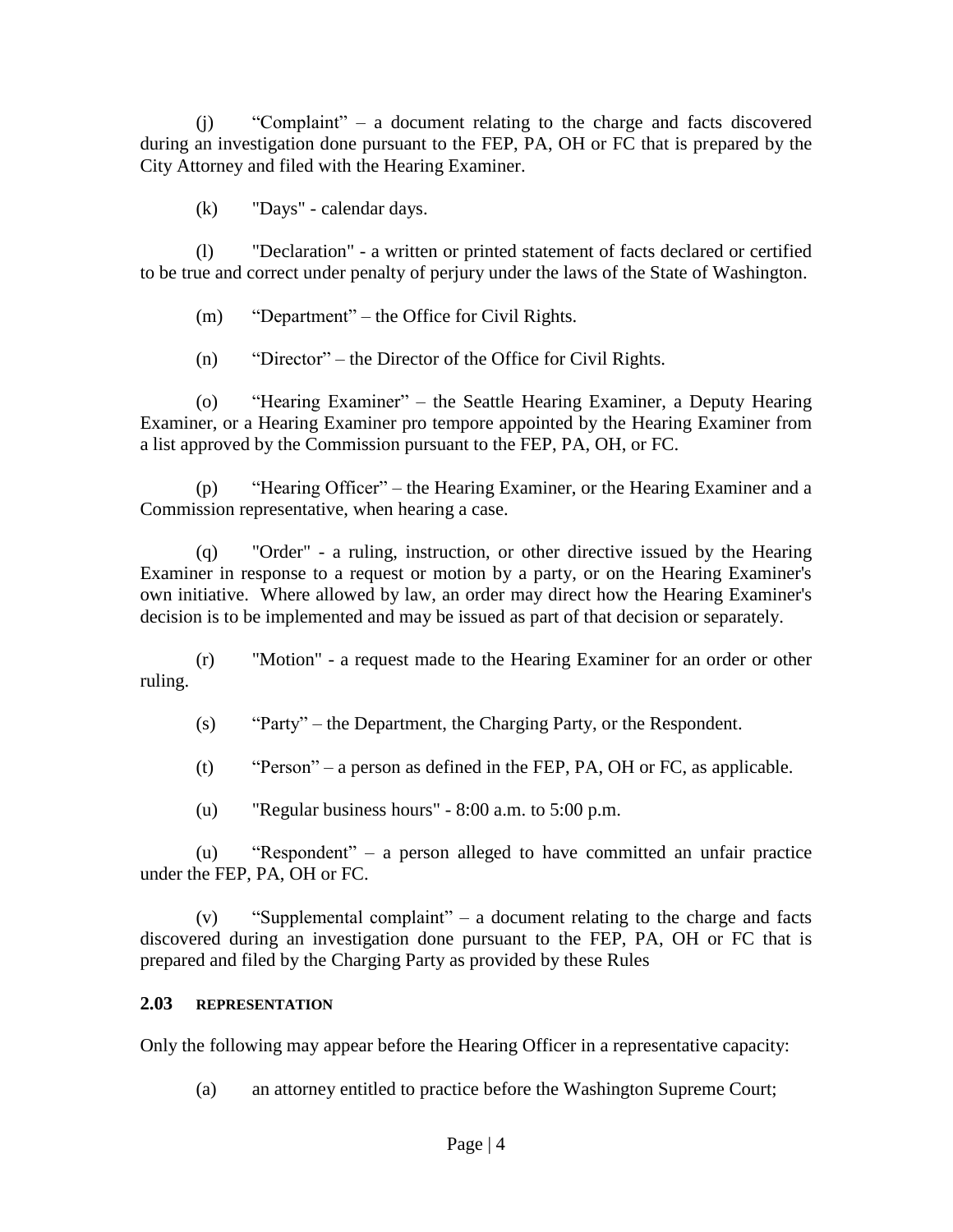(b) with the permission of the Hearing Examiner, an attorney entitled to practice before the highest court of record in any other state or the District of Columbia, unless prohibited by Washington law;

(c) a legal intern under Rule 9 of the Washington Supreme Court Admission to Practice Rules.

### **2.04 COMPUTATION OF TIME**

Unless otherwise provided by law, computation of any period of time under these Rules begins with the first day after the day on which the act or event that started the time period occurred. When the last day of the time period so computed is a Saturday, Sunday, or national, state or City holiday, the time period extends to the end of the next business day.

#### **2.05 EXPECTED CONDUCT AND APPEARANCE OF FAIRNESS**

(a) Anyone appearing before the Hearing Officer shall conduct himself or herself with civility and courtesy toward everyone involved in the hearing.

(b) The appearance of fairness doctrine applies to proceedings under these Rules.

(c) No one with an interest in the outcome of a proceeding shall communicate or attempt to communicate *ex parte* with the Hearing Officer or the Hearing Officer's employees or representatives concerning a substantive matter in a proceeding governed by these Rules.

(d) If a prohibited *ex parte* communication is made, the communication shall be publicly disclosed by the Hearing Officer: any written communications, and a memorandum summarizing the substance of and participants in all oral communications, shall promptly be made available to the parties for review and an opportunity provided for them to rebut the communications.

# **2.06 FILING AND SERVICE OF DOCUMENTS**

(a) Documents may be filed with the Hearing Examiner in hard copy, in electronic format through the e-File page of the Hearing Examiner's website [\(www.seattle.gov/examiner\)](http://www.seattle.gov/examiner) or, subject to Rule 2.06(b), by electronic facsimile. Unless otherwise provided by the Hearing Examiner, if an e-Filed document is more than 10 pages in length, including exhibits, a hard copy of the document must be delivered to the Hearing Examiner.

(b) Documents are deemed filed with the Hearing Examiner on receipt at the Office of Hearing Examiner on business days during regular business hours unless the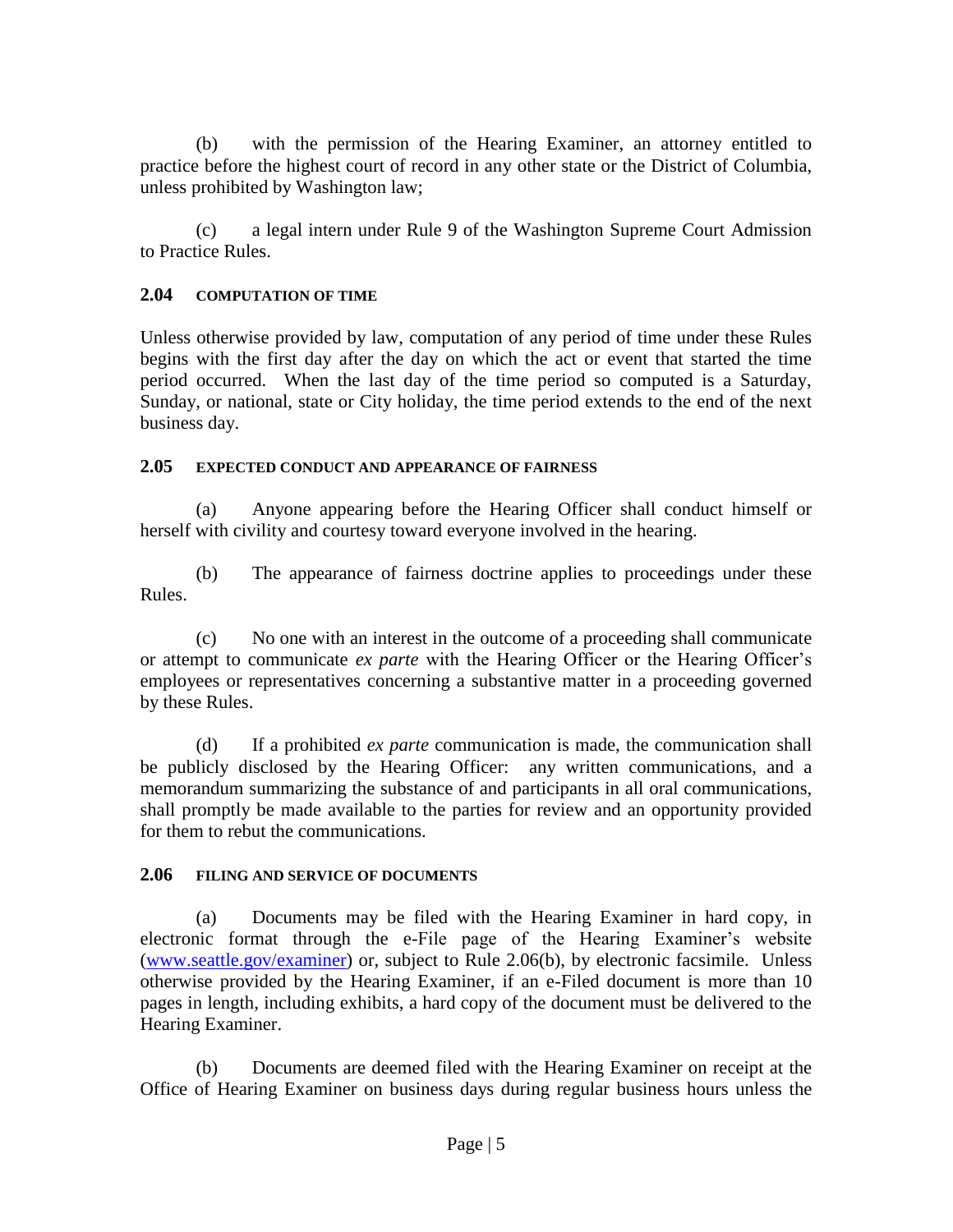Hearing Examiner has specified otherwise. Documents filed in any format on nonbusiness days, or outside regular business hours, are deemed filed on the next business day.

(c) A party may file no more than 15 pages with the Office of Hearing Examiner by electronic facsimile without the prior permission of the Hearing Examiner.

(d) Service of the original summons and complaint shall be by personal service or by other manner of service provided by Superior Court Civil Rule 4.

(e) Unless otherwise provided by law, by the Hearing Examiner, or by agreement of the parties, all documents other than the summons and complaint shall be served on all parties personally, by first-class, registered, or certified mail, or by facsimile transmission. City agencies may serve other City agencies through the City's regular interoffice mail. Proof of service must be filed with the Hearing Examiner.

(f) Unless otherwise provided by the Hearing Examiner, or by agreement of the parties, service is complete at the time documents are personally delivered, or confirmed as having been successfully transmitted by facsimile. Unless earlier receipt is shown, service by mail is complete on the third day after deposit in the regular facilities of the US mail of a properly stamped and addressed letter or packet unless the third day falls on a non-business day, in which case service is complete on the first business day after the third day.

# **2.07 MOTIONS**

(a) All motions shall be addressed to the Hearing Examiner and shall state the order or relief requested and the grounds for the motion. All motions other than those made during a hearing shall be in writing. Every motion, response, and accompanying paper, shall be served on each party representative on the day it is filed with the Hearing Examiner. (See RDC 2.06 on Filing and Service of Documents.)

(b) Within 7 days after service of a written motion, or such other time as may be designated by the Hearing Examiner, any other party may file a written response. After the Hearing Examiner has received any written responses, or the 7 days or other designated time has elapsed, the Hearing Examiner may rule on the motion. Failure of a party to file a timely response may be considered by the Hearing Examiner as evidence of that party's consent to the motion.

(c) The Hearing Examiner may provide for the filing of a reply or other additional briefing on a motion, and may call for oral argument prior to ruling.

(d) For motions made at hearing, and motions made for the extension of time or to expedite the hearing, the Hearing Examiner may waive the requirements of this section and may also rule upon such motions orally.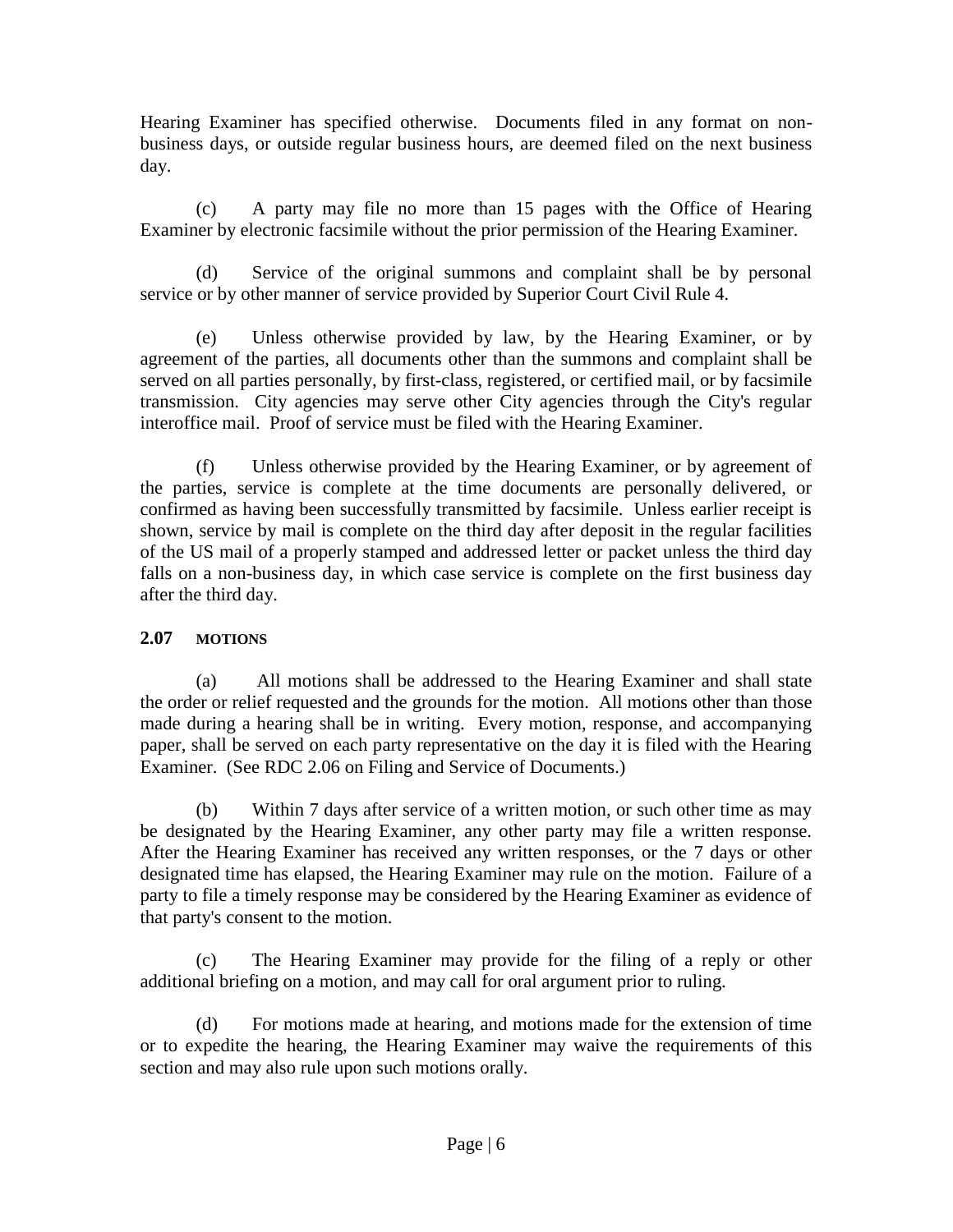(e) Motions to dismiss or other dispositive motions, and motions to exclude evidence (testimony or exhibits) shall be filed at the earliest possible time in the proceedings in order to allow time for the other party to respond, as provided in subsection (b) above, and to ensure that the Hearing Examiner will consider the motions on the merits.

# **2.08 COMPLAINT**

(a) A complaint filed by the City Attorney shall include the following:

(1) a caption identifying the parties to the case;

(2) a statement that the Department has investigated the matters alleged in the complaint and prepared a finding that there is reasonable cause to believe that the respondent has committed or is committing an unfair practice, and identifying the unfair practice;

(3) a statement that the Department has endeavored to eliminate the unfair practice by conciliation, and has made a finding that no agreement can be reached;

(4) a clear and concise statement of the facts on which the Department's finding is based; and

(5) a request for relief, setting out the terms of relief believed to be appropriate if the matters alleged in the complaint are proved.

(b) The City Attorney shall serve the summons and complaint on the respondent and the charging party as provided in RDC 2.06(c) and file the summons and complaint with the Hearing Examiner. The summons shall be in the usual form provided by law and shall include the following:

> (1) a statement that pursuant to these Rules, the respondent is required to respond within 20 days of the filing of the complaint; and

> (2) a statement that the charging party may elect to participate in the hearing independently of the City Attorney by filing a notice of ancillary appearance and a supplemental complaint as provided in RDC 2.09 and 2.06.

#### **2.09 SUPPLEMENTAL COMPLAINT BY CHARGING PARTY**

(a) If a charging party, other than the Director, wishes to participate in the hearing independently of representation by the City Attorney, the charging party shall file a notice of ancillary appearance and a supplemental complaint with the Hearing Examiner within 20 days after service of the summons and complaint on the charging party, and shall serve them on the respondent and City Attorney as provided in RDC 2.06 for service of the summons and complaint. If the Hearing Examiner finds that the charging party's separate appearance will not unduly delay the proceeding or prejudice the parties, the Examiner may allow the notice of ancillary appearance to be filed at a later date, but in no event later than the start of the hearing.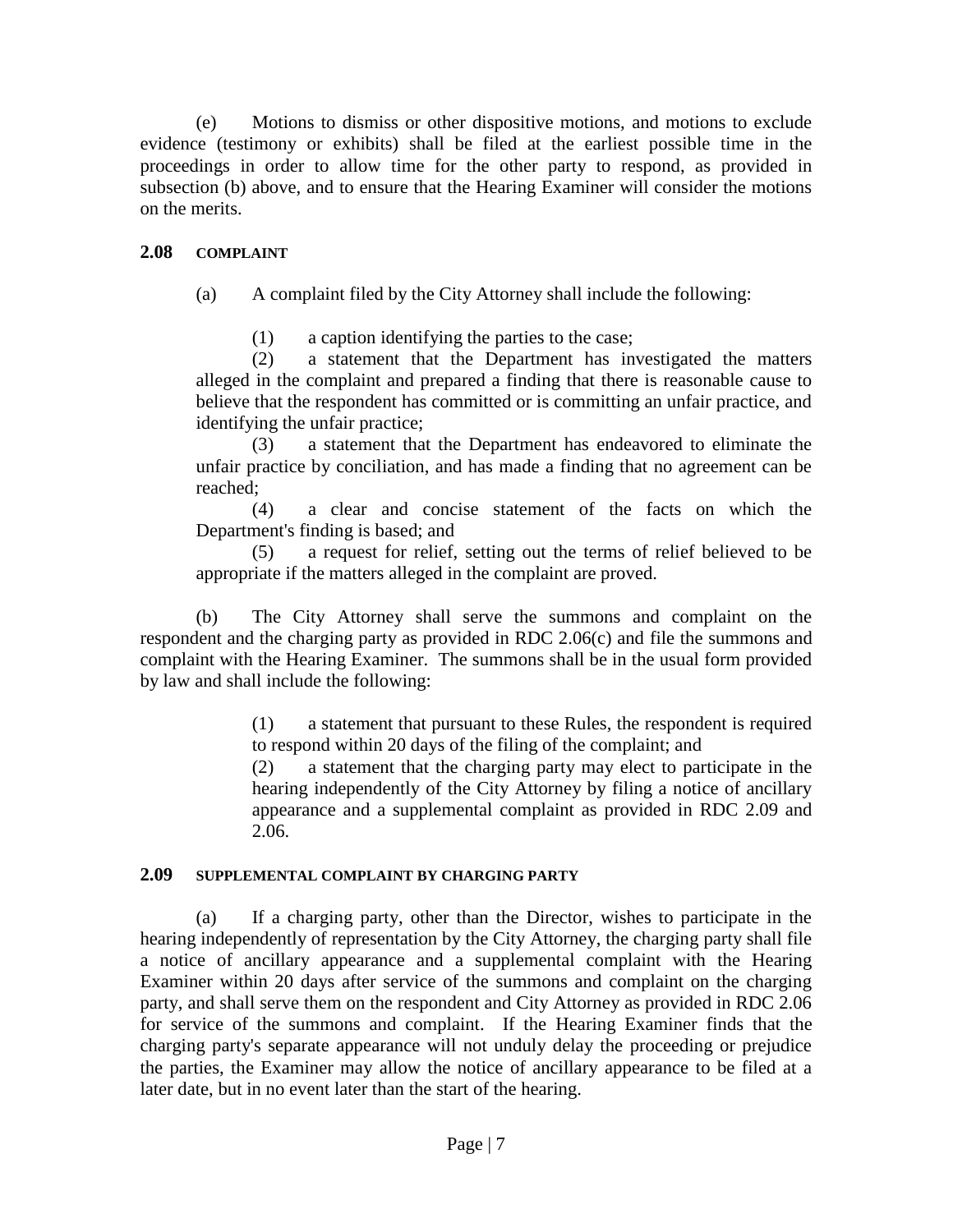(b) A supplemental complaint may adopt by reference the complaint filed by the City Attorney and/or may include additional allegations of fact and citation of legal authority that relate to the charge addressed in the complaint.

(c) A charging party who files a notice of ancillary appearance and a supplemental complaint may offer proof at the hearing consistent with the supplemental complaint.

(d) If the charging party does not file a timely notice of ancillary appearance and supplemental complaint, the case in support of the charging party shall be presented solely by the City Attorney.

# **2.10 AMENDMENT OF THE COMPLAINT**

A complaint or supplemental complaint may be amended only with the permission of the Hearing Examiner. Permission shall be given when justice will be served by the amendment and all parties are allowed time to respond to additional or expanded charges that they could not have reasonably foreseen.

# **2.11 ANSWER**

The respondent shall file an answer to the complaint with the Hearing Examiner and serve a copy on all parties of record no later than 20 days after the date the complaint is filed. An answer to a supplemental complaint must be filed with the Hearing Examiner and served on all parties of record no later than 20 days after the date the supplemental complaint is filed. A charging party who is not represented by counsel shall be served by delivering a copy of the answer, addressed to the charging party, to the Department.

# **2.12 DEFAULT**

(a) When a respondent has failed to appear, plead, or otherwise defend as provided by these Rules, and that fact is made to appear by motion and proof of service of the pleadings and notice of hearing, a motion for default may be filed with the Hearing Examiner. A copy of the motion and proof of service must be served on all other parties.

(b) The Hearing Examiner shall rule on the motion for default no sooner than seven days after the date the motion was served, and may call for argument prior to ruling on the motion.

(c) If the motion for default is granted, the Hearing Examiner shall decide whether a hearing is required to determine the appropriate relief to be afforded. A party who has been found in default shall have all rights of a party at any hearing held to determine relief.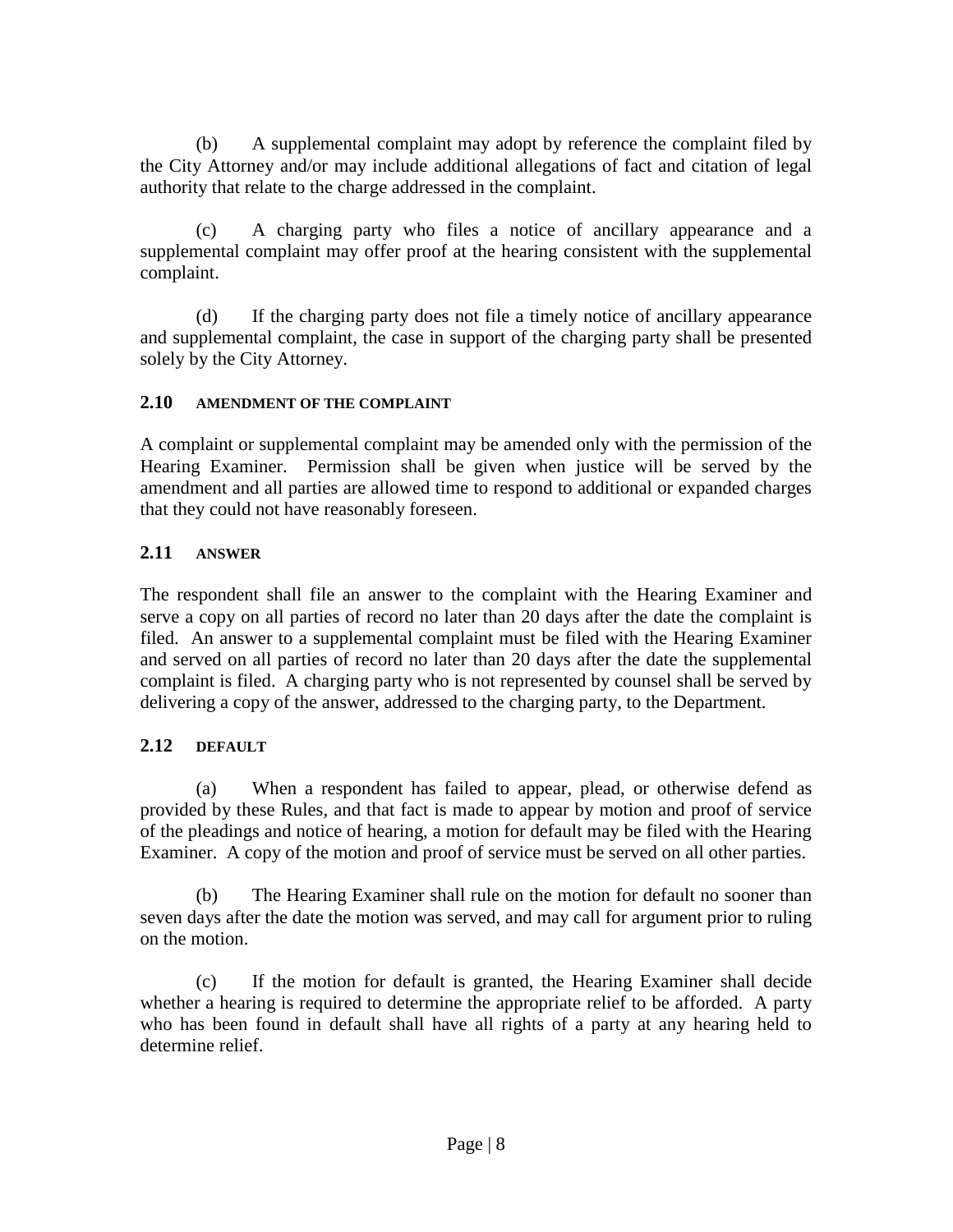(d) The Hearing Examiner may set aside a default for good cause shown by motion and affidavit or declaration, and upon such terms as the Hearing Examiner deems just.

### **2.13 WITHDRAWAL OF COMPLAINT**

The complaint or any part thereof may be withdrawn if the parties agree to a settlement of all or a part of the case, or for other reasons, and upon such terms and conditions as the Hearing Examiner finds just and reasonable. If the complaint or any part is withdrawn upon an agreed settlement, the agreement shall be reduced to writing, signed by the parties, entered by order of the Director in accordance with the Code, and filed with the Hearing Examiner, who shall then sign an order dismissing the complaint.

#### **2.14 NOTICE OF HEARING**

(a) Upon receipt of a complaint and answer, or if no answer is filed, and the time for filing one has expired, the Hearing Examiner shall set and give notice of a date for the hearing, which shall be no earlier than 90 and no later than 120 days from the date the complaint was filed, unless otherwise ordered by the Hearing Examiner. The Hearing Examiner shall give notice of the date of the hearing to the Human Rights Commission, all counsel of record, and all parties not represented by counsel. The hearing may be had on shorter notice when the Hearing Examiner determines that substantial injury to a party would otherwise result. The notice shall include:

(1) a statement of the time, date, place and nature of the proceeding;

(2) a statement of the legal authority for the hearing, including a reference to the section of the applicable ordinance or rules;

(3) a short and plain statement of the matters asserted as ascertained from the complaint; and

(4) a statement of how the parties may obtain a copy of these Rules.

(b) A copy of the notice of hearing and certificate of service shall be made part of the case record.

# **2.15 CONTINUANCE OF HEARING**

The Hearing Examiner may continue a scheduled hearing on the Examiner's own motion, or on the motion of a party for good cause shown.

# **2.16 PARTICIPATION BY THE HUMAN RIGHTS COMMISSION**

As provided by the FEP, PA, OH, PST and CHED, no later than 30 days after notice of the hearing date, the Commission may appoint two members to hear the case with the Hearing Examiner and shall notify the Hearing Examiner in writing of the appointment.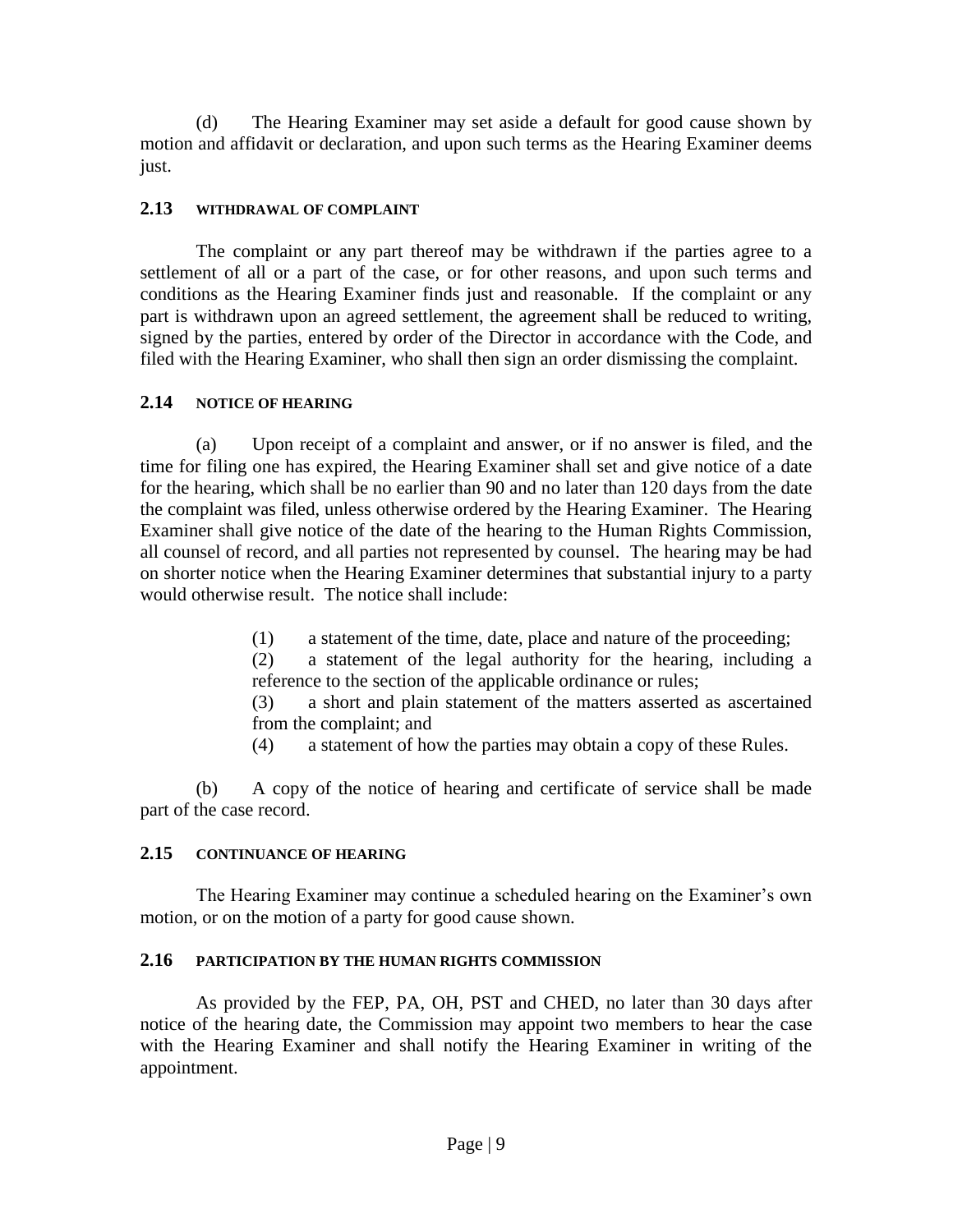#### **2.17 INTERFERENCE PROHIBITED**

In performing adjudicative functions, the Hearing Officer is an independent official and is not responsible to, or subject to the supervision or direction of, any elected official, any officer or employee of any department, or anyone else whether or not associated with City government.

#### **2.18 DISQUALIFICATION OR RECUSAL OF A HEARING OFFICER**

(a) In the event of personal bias, prejudice, financial interest, or other reason substantially affecting objectivity, a Hearing Officer shall recuse himself or herself from hearing a matter.

(b) Prior to hearing, a party who reasonably believes that a Hearing Officer assigned to a matter cannot remain objective in hearing it due to personal bias, prejudice, financial interest, or other substantial reason, may request by written motion and an affidavit of prejudice that the Hearing Officer be disqualified from hearing the matter. The motion and affidavit should be filed at the earliest possible time, preferably no later than 20 days after the date the notice of hearing was issued. The affidavit of prejudice must set forth in detail the reasons for the belief that the Hearing Officer cannot remain objective in hearing the matter.

(c) The fact that a Hearing Officer has considered the same or a similar issue in another case, or has made a ruling adverse to the interests of the party in the same or another case, is not a basis for disqualification.

(d) The Hearing Examiner shall rule on the motion and state the basis for the ruling. If the Hearing Examiner determines that grounds for disqualification exist, the Hearing Examiner shall disqualify the Hearing Officer named in the affidavit.

(e) In case of disqualification or recusal of the Hearing Examiner, the matter shall be assigned to a different Hearing Examiner.

# **2.19 PREHEARING CONFERENCE**

(a) On the Hearing Examiner's own initiative, or at the request of a party, the Hearing Examiner may direct that a conference be held prior to the hearing to consider:

- (1) Clarification and simplification of the issues;
- (2) Disclosure of witnesses to be called and exhibits to be presented;
- (3) Stipulations of fact and concerning the authenticity and contents of documents;
- (4) Discovery;
- (5) Motions;
- (6) Other matters deemed by the Hearing Examiner appropriate for the orderly and efficient disposition of the case.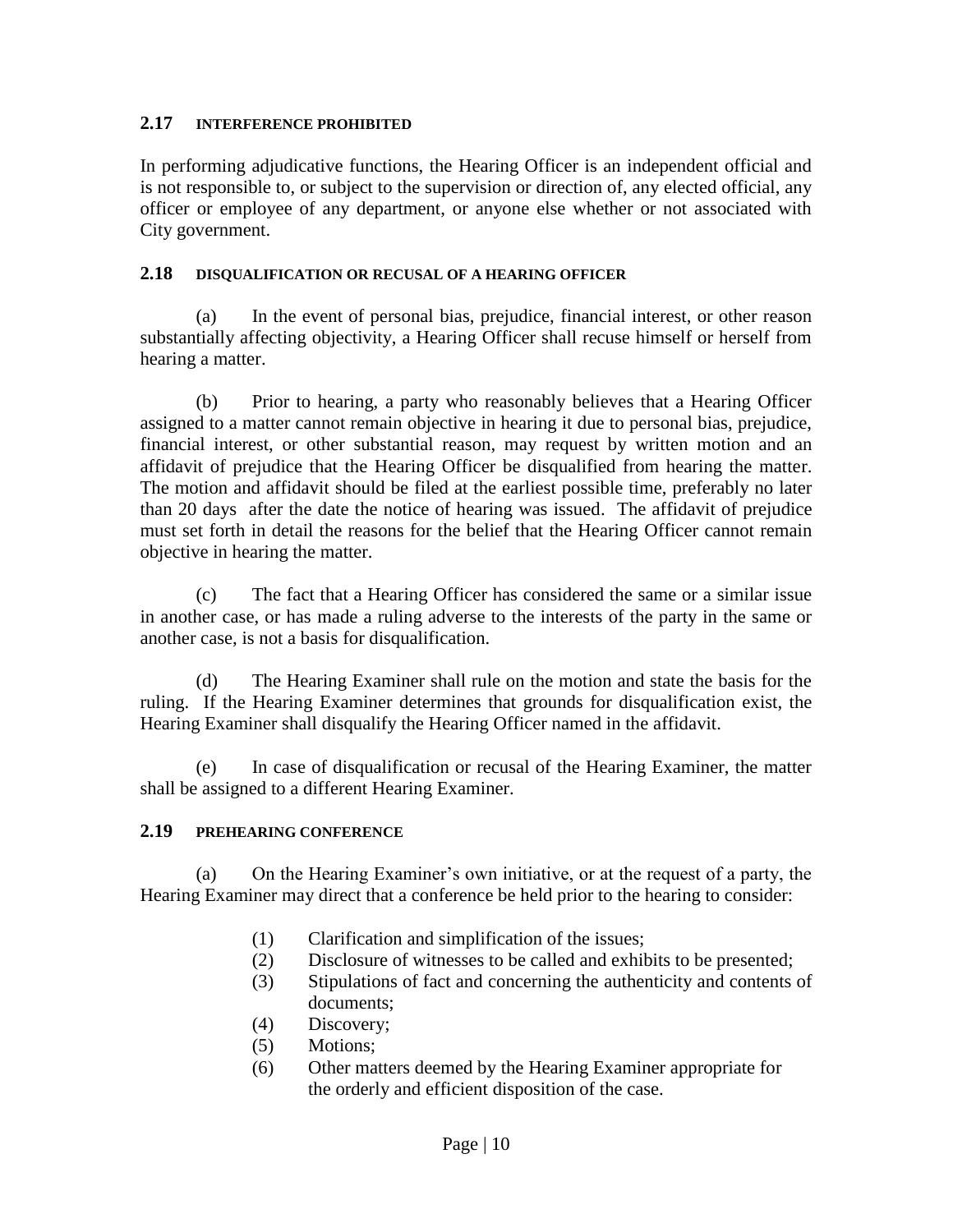(b) The Hearing Examiner shall give notice to all parties of any prehearing conference. Notice may be written or oral.

(c) If the Commission has appointed commission representatives to sit as Hearing Officers on the case, the Hearing Examiner shall notify the appointed commission representatives of the conference. They may attend the conference and participate in all matters that the Hearing Examiner deems substantive or dispositive in nature. If only one commission representative chooses to participate in the conference, the Hearing Examiner shall resolve all matters raised that require a ruling.

(d) All parties shall be present or represented at any prehearing conference unless a party has waived the right to be present or represented and been excused by the Hearing Examiner.

(e) Following the prehearing conference, the Hearing Examiner shall enter an order reciting the actions taken and deadlines imposed, and ruling on any motions made at the conference.

# **2.20 DISCOVERY**

Prehearing discovery is permitted as follows:

(a) Depositions may be taken and used in the manner provided by Washington Civil Rules for Superior Court 26, 27, 29, 30, 31 and 32. Whenever those rules refer to the court, the Hearing Examiner shall be substituted. Depositions shall be transcribed upon the request of any party and payment of the reasonable costs of transcription.

(b) Interrogatories may be propounded and used in the manner provided by Washington Civil Rules for Superior Court 26, 29 and 33, except that the party upon whom the interrogatories have been served shall serve a copy of the answers on the party submitting the interrogatories within 20 days, or such shorter or longer time as the Hearing Examiner may allow upon motion filed and served after the interrogatories have been served. Whenever Civil Rules 26, 29 and 33 refer to the court, the Hearing Examiner shall be substituted.

(c) Requests for admission of fact may be served on a party in the manner provided by Washington Civil Rules for Superior Court 26, 29 and 36, except that the party upon whom the requests have been served shall serve a response on the party submitting the requests within 20 days, or such shorter or longer time as the Hearing Examiner may allow upon motion filed and served after the requests for admission have been served. Whenever Civil Rules 26, 29 and 36 refer to the court, the Hearing Examiner shall be substituted.

(d) Requests for production of documents and tangible things, and for entry upon land may be made in the manner provided by Washington Civil Rules for Superior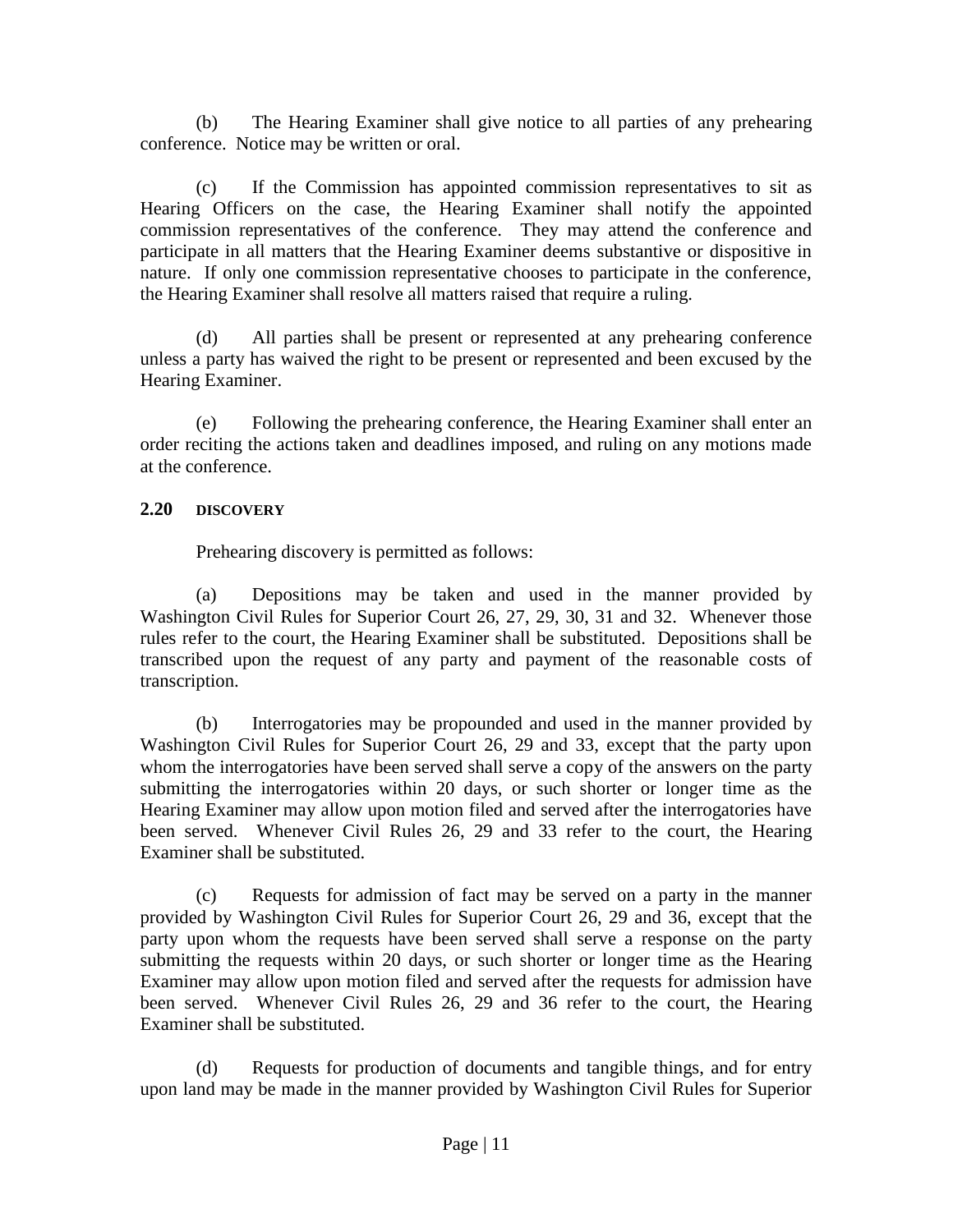Court 26, 29 and 34, except that the party upon whom the requests have been served shall serve a response on the party submitting the requests within 20 days, or such shorter or longer time as the Hearing Examiner may allow upon motion filed and served after the requests have been served. Whenever Civil Rules 26, 29 and 34 refer to the court, the Hearing Examiner shall be substituted.

(e) Requests for a physical or mental examination may be made in the manner provided by Washington Civil Rules for Superior Court 26, 29 and 35. Whenever Civil Rules 26, 29 and 35 refer to the court, the Hearing Examiner shall be substituted.

# **2.21 FAILURE TO PROVIDE DISCOVERY/SANCTIONS**

(a) If under Rule 2.20 a deponent fails to answer a question propounded or submitted, or a corporation or other entity fails to make a designation, or a party fails to answer or respond to an interrogatory or request for production submitted, or a party fails to respond that a requested inspection will be permitted or fails to permit inspection as requested, a party may file and serve a motion for an order compelling the requested discovery. When taking a deposition on oral examination, the proponent of the question may complete or adjourn the examination before applying for an order. If the motion is denied, the Hearing Examiner may enter a protective order as provided in Civil Rule 26(c). If the motion is granted, the Hearing Examiner shall direct the deponent to answer, or shall direct the party or designated representative to provide or permit the requested discovery. If a deponent or party fails to comply with the Hearing Examiner's order, the Hearing Examiner may enter such oral or written orders regarding the failure as are just including, but not limited to the following:

(1) infer that the admission, testimony, documents or other evidence sought would have been adverse to the party;

(2) order that the matter which was the subject of the order be taken as established adversely to the party;

(3) order that the party may not introduce into evidence or otherwise rely upon the testimony of the individual, officer or agent, or the documents or other evidence, that was the subject of the order;

(4) permit the use of secondary evidence to show what the withheld admission, testimony, documents, or other evidence would have shown without regard to the disobedient party's objection;

(5) order that a pleading or part thereof, or a motion or other submission by the party that was the subject of the order be stricken, or that a decision be rendered against a party, or both.

(b) If a deponent or party fails to make discovery, or to comply with an order of the Hearing Examiner, the Hearing Examiner may also invoke the aid of the City Attorney, who shall apply to the appropriate court for an order or other action as necessary to secure enforcement of the Hearing Examiner's discovery orders.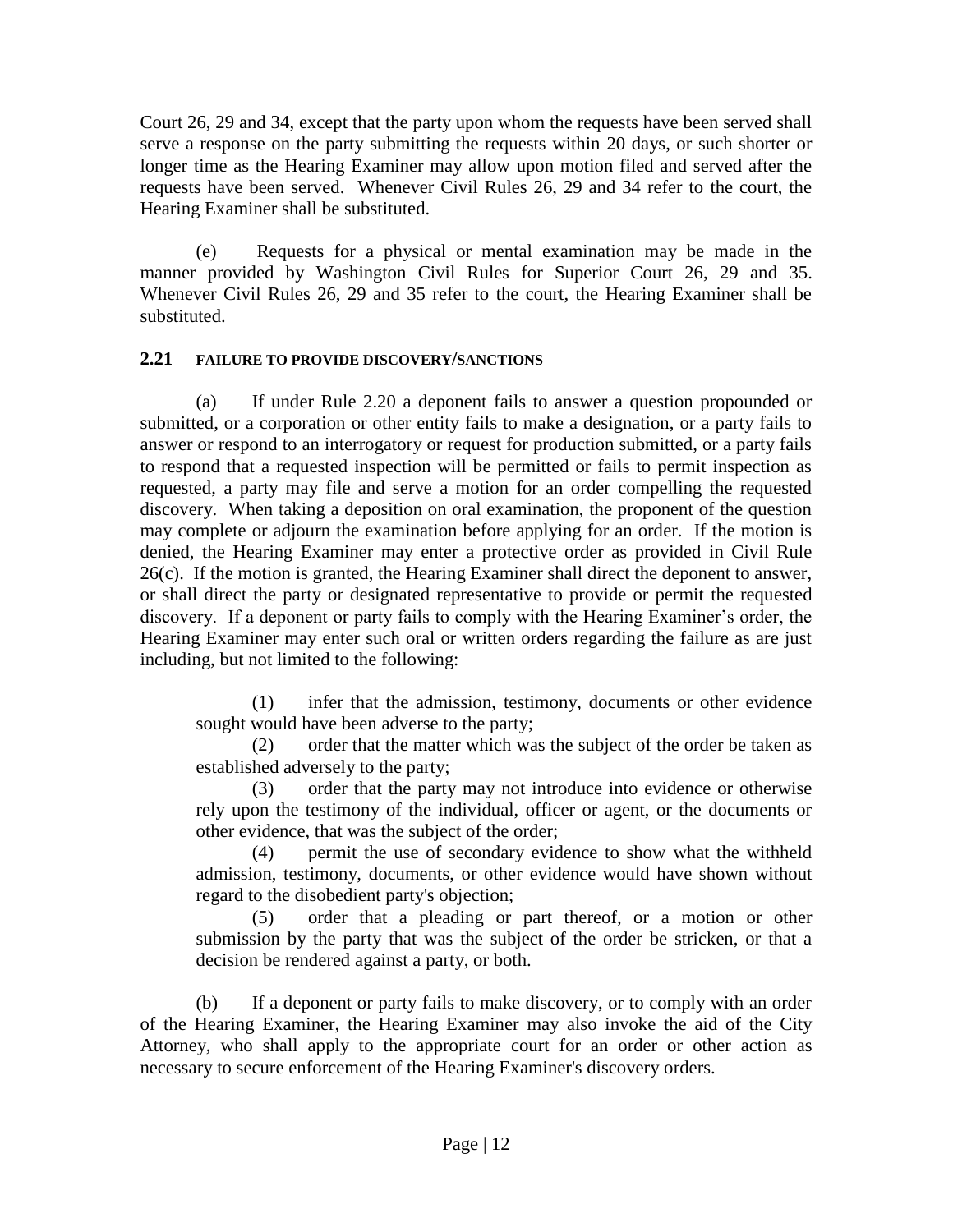#### **2.22 SUBPOENAS**

(a) A party may file a motion for a subpoena to require a person to appear and testify at a deposition or hearing, or for a person to produce at a prehearing conference, deposition, or hearing, specified documents or other physical exhibits within the person's custody and control.

(b) A request for a subpoena for a person shall include the person's name and address, show the relevance of that person's testimony, and demonstrate the reasonableness of the scope of the subpoena sought. A request for a subpoena for documents or other physical exhibits shall include the name and address of the person who is to produce the documents or other physical exhibit, specify the materials to be produced, indicate the relevance of the materials subpoenaed to the issues in the case, and demonstrate the reasonableness of the scope of the subpoena sought.

(c) The party requesting the subpoena shall be responsible for serving it. An affidavit or declaration of personal service or mailing shall be filed with the Hearing Examiner and a copy served on all other parties.

(d) Unless otherwise allowed by the Hearing Examiner, subpoenas shall be served no later than 7 days prior to the date the appearance or production is ordered.

(e) A subpoena may be issued with like effect by an attorney of record in the proceeding. The issuing attorney must sign the subpoena.

(f) Unless otherwise allowed by the Hearing Examiner, any motion to limit or quash a subpoena shall be filed with the Hearing Examiner no later than 5 days after the date the subpoena was received.

(g) Requests for subpoenas and the rulings upon such requests may be made *ex parte* unless otherwise ordered by the Hearing Examiner. Requests for subpoenas normally require at least 2 business days for the Office of Hearing Examiner to process.

# **2.23 SUBMISSION OF DOCUMENTARY EVIDENCE PRIOR TO HEARING**

If the Hearing Examiner determines that it would assist the orderly and efficient process of the hearing, the Examiner may require:

(a) that all documentary evidence that is to be offered during the hearing be filed with the Examiner, and a copy served on the parties, sufficiently in advance of the hearing to permit study by the parties in preparation of cross-examination and rebuttal evidence, and that documentary evidence not submitted in advance not be admitted in evidence without a clear showing that the offering party had good cause for failing to produce the evidence when required; and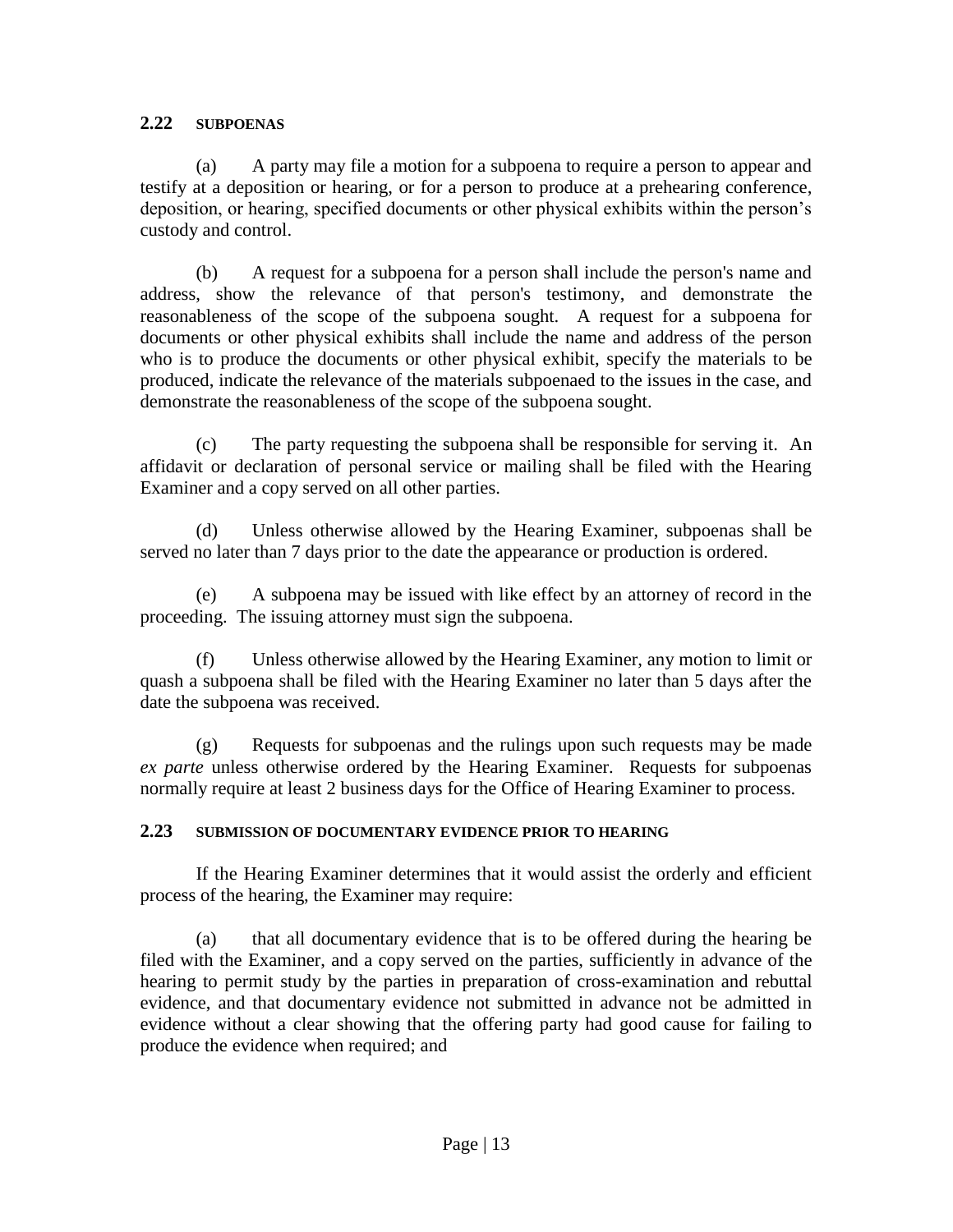(b) that all documents submitted in advance of the hearing pursuant to subsection (a) be deemed admitted unless a party files a written objection to the authenticity or admissibility of a document prior to the hearing. Upon a clear showing of good cause for failure to file a written objection, the Hearing Examiner may permit a party to challenge the authenticity or admissibility of the document at hearing.

# **2.24 PRESIDING OFFICIAL**

(a) The hearing shall be conducted by the Hearing Examiner sitting alone or as chairperson of a tribunal consisting of the Hearing Examiner and representatives of the Commission.

(b) The Hearing Examiner conducting a hearing has the duty to ensure a fair and impartial hearing, to take all necessary action to avoid undue delay in the proceedings, to gather facts necessary for making the decision, and to maintain order. The Examiner has all powers necessary to these ends including, but not limited to the power to:

- (1) determine the order of the presentation of evidence;
- (2) administer oaths and affirmations;
- (3) issue subpoenas;
- (4) rule on offers of proof and receive evidence;
- (5) rule on procedural matters, objections and motions;
- (6) question witnesses and request additional exhibits;
- (7) permit or require oral or written argument, briefs, proposed findings of fact and conclusions, or other submittals the Examiner finds appropriate, and determine the timing and format for such submittals;
- (8) regulate the course of the hearings and the conduct of the parties and others; and
- (9) hold conferences for settlement, simplification of issues, or for any other proper purpose.

# **2.25 PARTIES' RIGHTS AND RESPONSIBILITIES**

(a) Each party, including a charging party who elects to participate in the hearing independently of representation by the City Attorney, has the right to notice of hearing, presentation of evidence, rebuttal, objection, cross-examination, argument, and other rights determined by the Hearing Examiner as necessary for the full disclosure of facts and a fair hearing.

(b) Parties have the right to be represented by an attorney; representation by an attorney is not required.

(c) When a party has designated a representative, the representative shall exercise the rights of the party.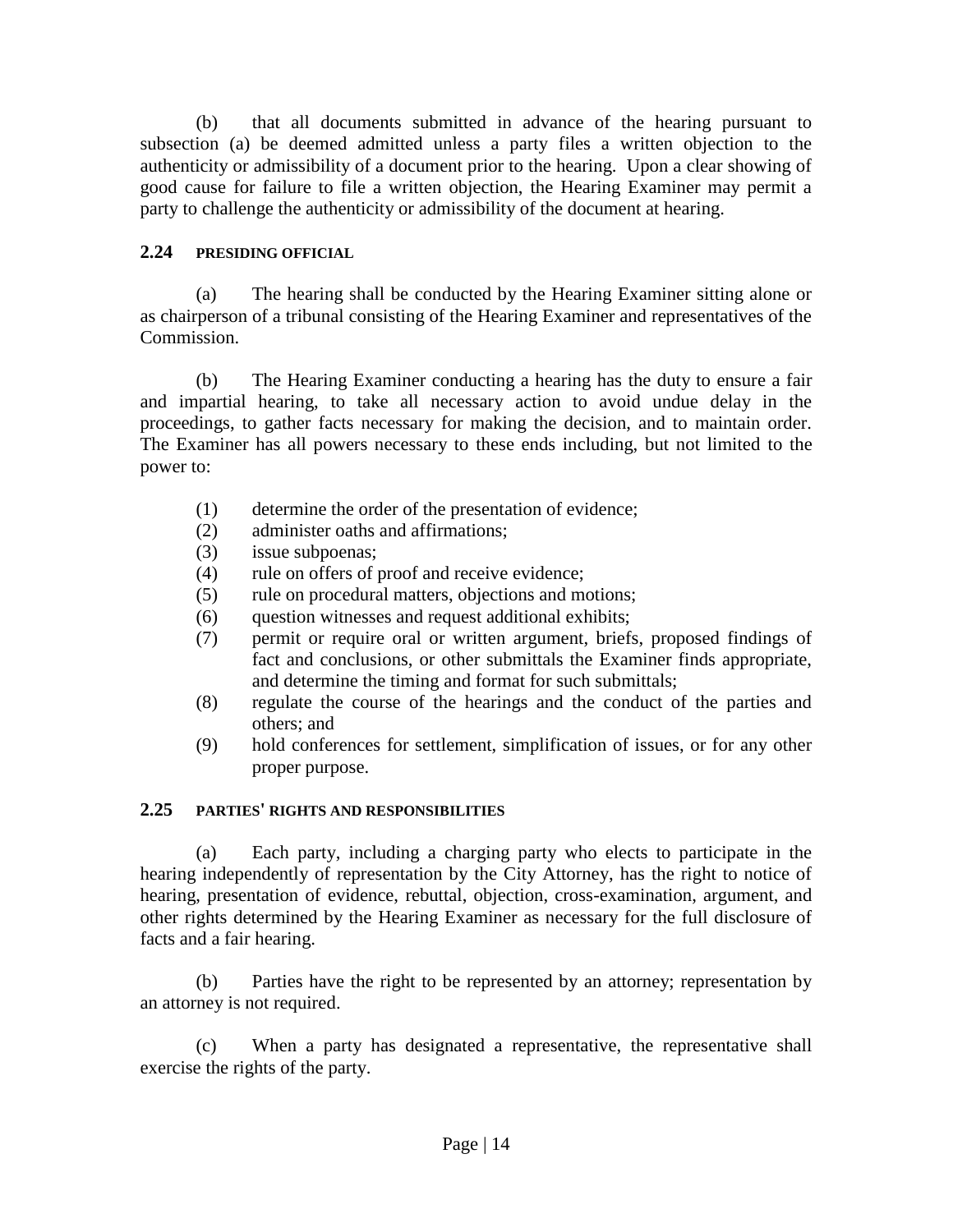(d) Unless otherwise provided by order of the Hearing Examiner, if a party expects to offer a document as an exhibit at the hearing, the party shall supply a copy of the document to every other party.

# **2.26 AMICUS CURIAE**

The Hearing Examiner may grant a written motion seeking permission to file a brief *amicus curiae* if the Examiner determines that the brief would assist the Hearing Officer. The motion shall not exceed six double-spaced pages and shall state the movant's identity and interest in the case, the specific issues to be addressed in the brief, and the reasons the movant believes additional briefing is needed. The Hearing Examiner may permit *amicus curiae* to present oral argument if the Examiner determines that it would assist the Hearing Officer and sufficient time is available.

# **2.27 TESTIMONY**

(a) All testimony before the Hearing Officer shall be taken under oath or affirmation. All witnesses are subject to cross-examination by the other party.

(b) The rules of privilege apply to the extent recognized by law.

(c) The Hearing Examiner may allow testimony via teleconference or videoconference or similar electronic means. Each party to the proceeding shall have the opportunity to hear (or for a videoconference, to both hear and see) testimony given in this manner and to question the person giving such testimony. Any costs associated with electronic conferencing shall be borne by the party requesting it.

# **2.28 EVIDENCE**

(a) Relevant, material and reliable evidence shall be admitted. Such evidence includes that on which responsible individuals would commonly rely in the conduct of their important affairs. Irrelevant, unreliable, immaterial, and unduly repetitive evidence shall be excluded.

(b) Documentary evidence may be received in the form of copies or excerpts. The Hearing Examiner may require that the parties be given an opportunity to compare the copy with the original, and that the complete document from which an excerpt is taken be made available for inspection by all parties.

(c) The Hearing Examiner may take official notice of judicially cognizable facts. Before a decision is issued, parties must be notified of the facts noticed and their source, and afforded an opportunity to contest or rebut them. A Hearing Officer may utilize his or her experience, technical competence and specialized knowledge in evaluating the evidence.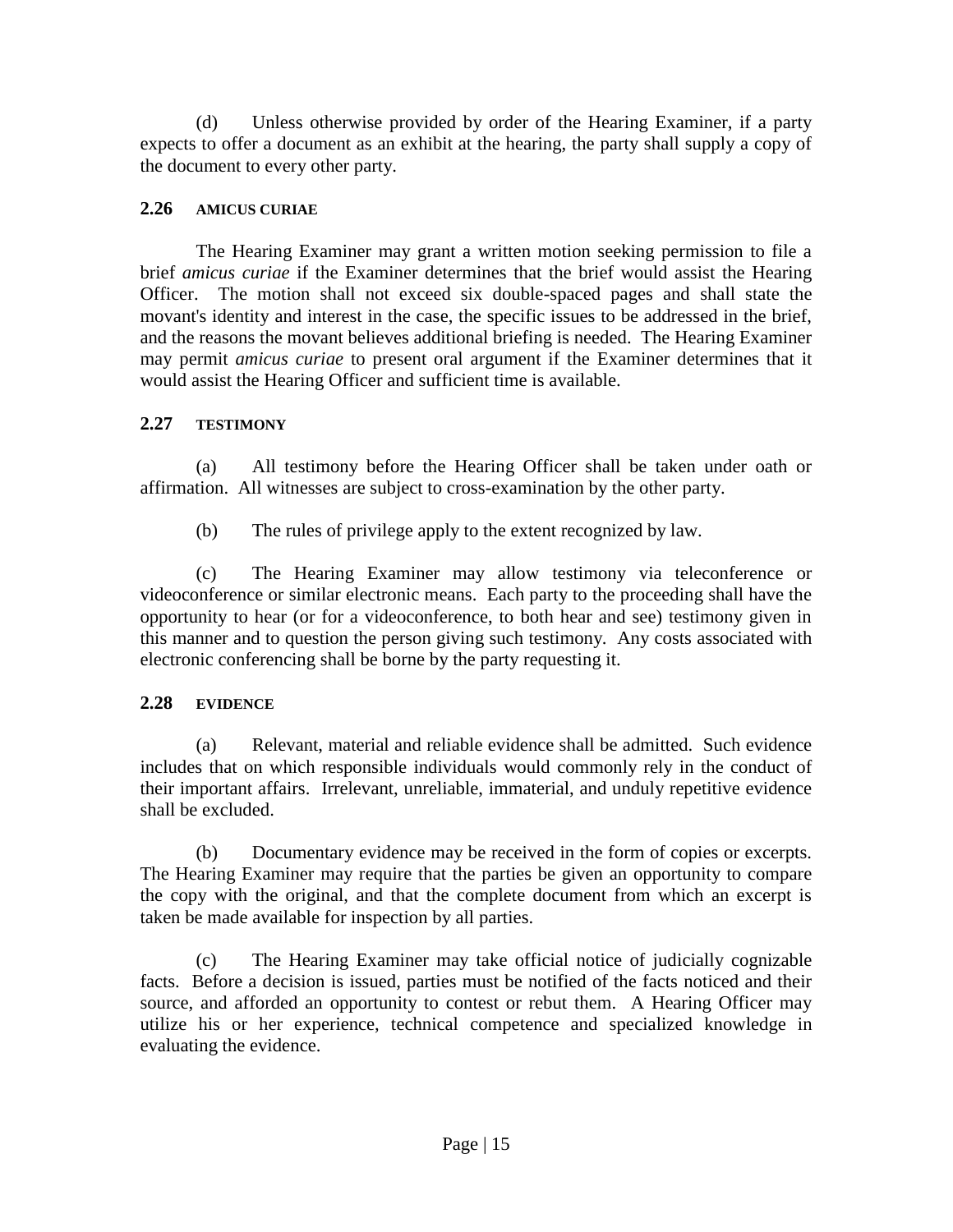(d) A Hearing Examiner ruling or Hearing Officer decision may refer to and utilize any part of the Code.

#### **2.29 BURDEN AND STANDARD OF PROOF**

(a) The Department, and the charging party if the charging party has filed a supplemental complaint, has the burden of proving a *prima facie* case against the respondent.

(b) Unless otherwise provided by applicable law, the standard of proof is a preponderance of the evidence.

#### **2.30 HEARING FORMAT**

The hearing is informal in nature but structured to elicit relevant evidence efficiently while providing the parties a fair opportunity for hearing. The hearing shall include the following elements in an order determined by the Hearing Examiner to be appropriate to the case:

- (a) Hearing Examiner's introductory statement;
- (b) parties' brief opening statements (optional);
- (c) presentation of department's case;
- (d) presentation of charging party's case if the charging party has entered an ancillary appearance;
- (e) presentation of respondent's case;
- (f) opportunity for rebuttal;
- (g) opportunity for questions from the Hearing Officer; and
- (h) parties' closing arguments.

# **2.31 HEARING OFFICER'S DECISION**

(a) The Hearing Officer shall issue a written decision and provide a copy to each party within 30 days from the date on which the record is closed. A copy of the decision and the certificate of service shall be made part of the case record. The decision shall also be filed as a public record in the Office of the City Clerk.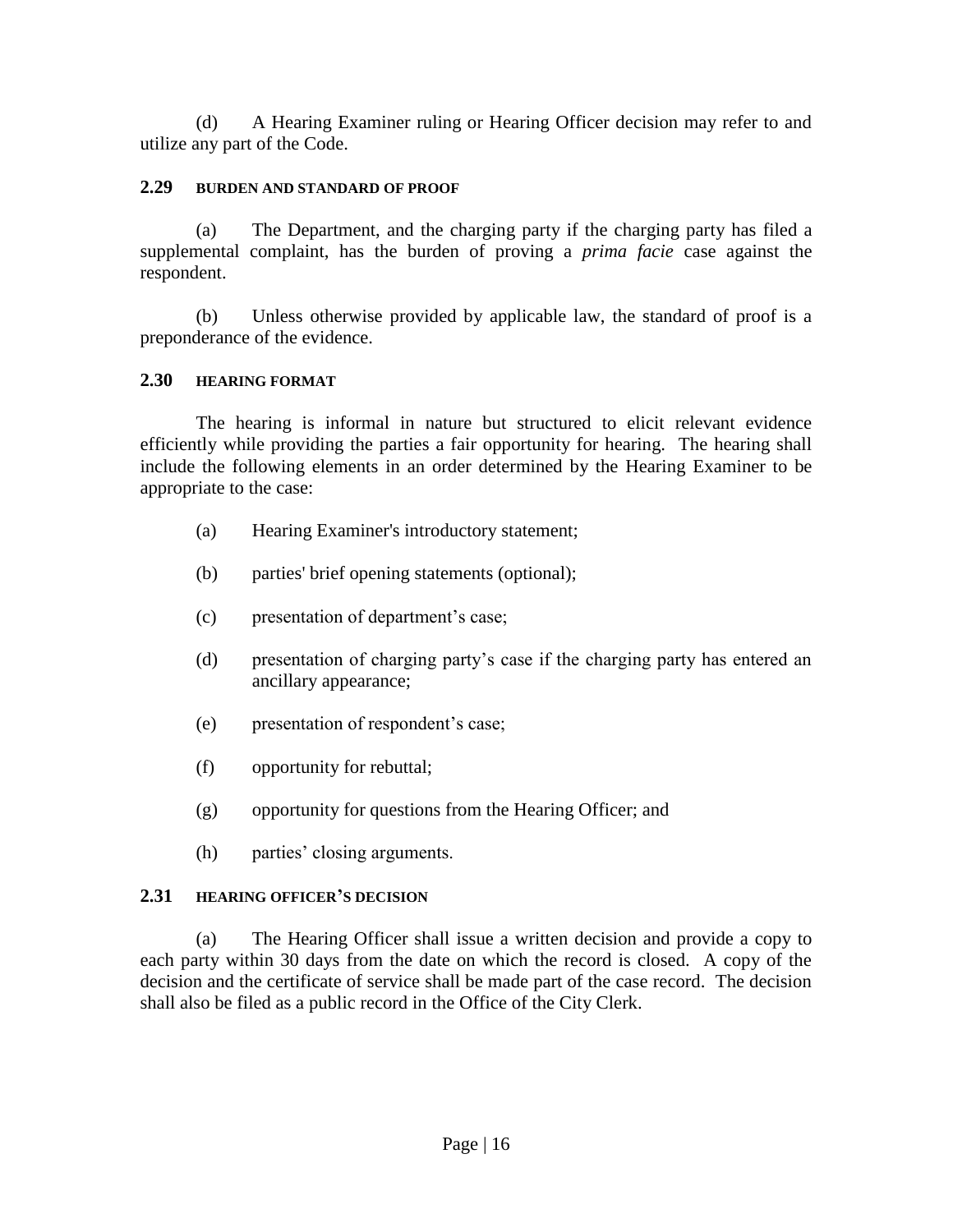(b) The decision shall include a brief summary of the evidence considered, findings of fact, conclusions of law, a ruling on the requested relief and a brief statement of the reasons for the ruling, and information regarding any subsequent procedural steps available for appealing the decision.

(c) When the Hearing Examiner sits with two Commission representatives, each Hearing Officer shall have one vote on the decision. The decision shall be made by majority as provided in these Rules.

(d) When a matter is heard by the Hearing Examiner and one Commission representative, the decision of the Hearing Examiner, as chairperson of the tribunal, shall be determinative.

# **2.32 ABSENCE OF HEARING OFFICER**

(a) When a Commission representative is absent during the course of the hearing, the Hearing Examiner may decide to proceed with the hearing. If the absent representative reviews the record of those parts of the hearing the representative missed, the representative may participate in the decision process.

(b) When a Commission representative is unable to continue to hear a case, the Commission may appoint a substitute representative, who shall review the record to the point of his or her substitution before participating in the decision process.

# **2.33 RECORD**

The case record includes the following:

- (a) all pleadings;
- (b) all exhibits admitted;
- (c) a statement of any matters officially noticed and any responses by the parties;
- (d) findings, conclusions and decision of the Hearing Officer; and
- (e) recording of the hearing.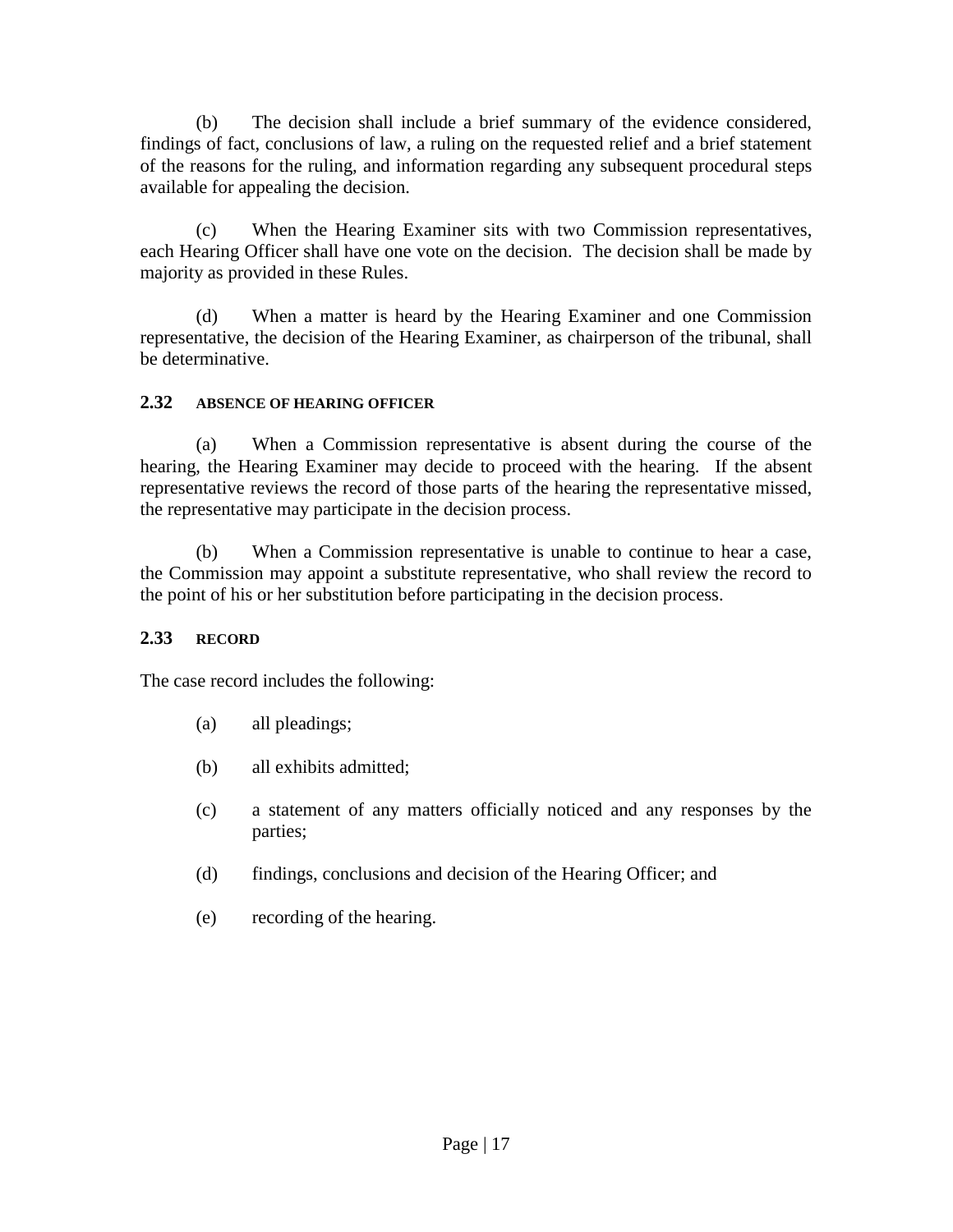# **SECTION 3 CASES TO DETERMINE RELIEF WHERE RESPONDENT IS A CITY DEPARTMENT**

The Rules in this section govern hearings in which a City department is the respondent under Chapter 14.04 SMC, the Fair Employment Practices Ordinance, and Chapter 14.10 SMC, the Fair Contracting Ordinance. The following Rules in Section 2, "Rules of General Application," also apply to these hearings: 2.02, 2.03, 2.04, 2.05, 2.06, 2.07, 2.15, 2.19, 2.20, 2.21, 2.22, 2.23, 2.25, 2.27, 2.28, 2.29, and 2.33.

# **3.01 PLEADINGS**

(a) The Department shall file with the Hearing Examiner the Director's certification for a hearing to determine the appropriate monetary relief and a copy of the Director's determination and order. On the same day the certification is filed with the Hearing Examiner, the Department shall serve a copy on the respondent City department.

(b) No later than 14 days after the Director's certification is filed and served, the respondent City department may file an answer with the Hearing Examiner and serve a copy on the Department. The City department's failure to answer shall not be deemed an agreement to the requested relief.

# **3.02 NOTICE OF HEARING**

(a) After receiving the Director's certification, the Hearing Examiner will establish a date for the hearing and give written notice to all parties of record at least 20 days prior to the hearing. The notice shall include the following:

- (1) a statement of the time, date, place and nature of the proceeding;
- (2) a statement of the legal authority for the hearing, including a reference to the appropriate section of the applicable ordinance;
- (3) a short and plain statement of the matters asserted; and

(4) a statement of how the parties may obtain a copy of these Rules.

(b) A copy of the notice of hearing and certificate of service shall be made part of the case record.

#### **3.03 PRESIDING OFFICIAL**

(a) The hearing shall be conducted by the Hearing Examiner.

(b) The Hearing Examiner conducting the hearing has the duty to ensure a fair and impartial hearing, to take all necessary action to avoid undue delay in the proceedings, and to maintain order. The Examiner has all powers necessary to these ends including, but not limited to the power to: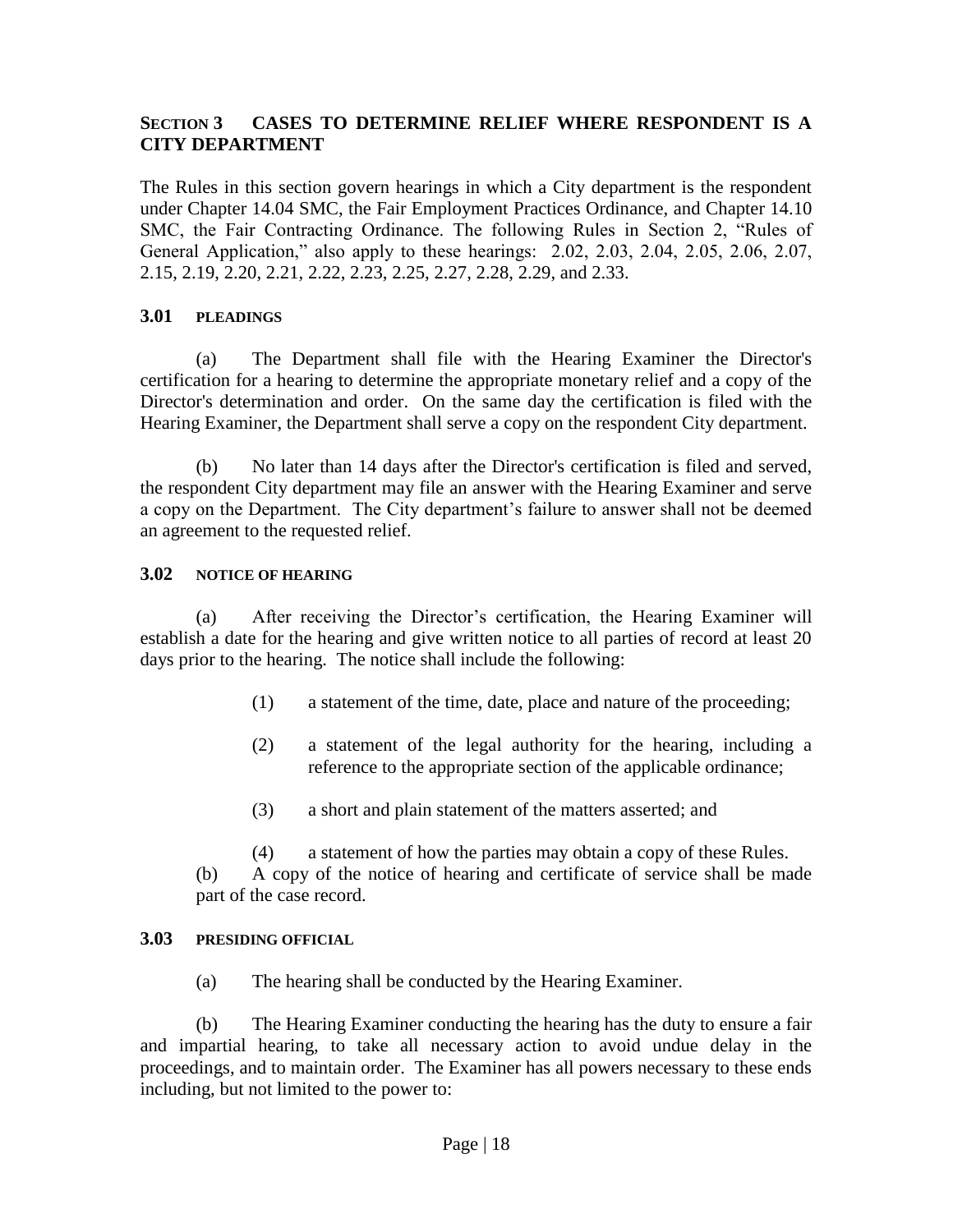- (1) determine the order of presentation of evidence;
	- (2) administer oaths and affirmations;
	- (3) issue subpoenas;
	- (4) rule on offers of proof and receive evidence;
	- (5) rule on procedural matters, objections and motions;
	- (6) question witnesses and request additional exhibits;
	- (7) permit or require oral or written argument, briefs, proposed findings of fact and conclusions, or other submittals the Examiner finds appropriate, and determine the timing and format for such submittals;
	- (8) regulate the course of the hearings and the conduct of the parties and others; and
	- (9) hold conferences for settlement, simplification of issues, or for any other proper purpose.

# **3.04 INTERFERENCE PROHIBITED**

In performing adjudicative functions, the Hearing Examiner is an independent official and is not responsible to, or subject to the supervision or direction of, any elected official, any officer or employee of any department, or anyone else whether or not associated with City government.

#### **3.05 DISQUALIFICATION OR RECUSAL OF THE HEARING EXAMINER**

(a) In the event of personal bias, prejudice, financial interest, or other reason substantially affecting objectivity, the Hearing Examiner shall recuse himself or herself from hearing a matter.

(b) Prior to hearing, a party who reasonably believes that the Hearing Examiner assigned to a matter cannot remain objective in hearing it due to personal bias, prejudice, financial interest, or other substantial reason, may request by written motion and an affidavit of prejudice that the Hearing Examiner be disqualified from hearing the matter. The motion and affidavit should be made at the earliest possible time, preferably no later than 7 business days prior to the day the hearing is to begin. The affidavit of prejudice must set forth in detail the reasons for the belief that the Hearing Examiner cannot remain objective in hearing the matter.

(c) The fact that Hearing Examiner has considered the same or a similar issue in another case, or has made a ruling adverse to the interests of the party in the same or another case, is not a basis for disqualification.

(d) The Hearing Examiner shall rule on the motion and state the basis for the ruling.

(e) In case of disqualification or recusal of the Hearing Examiner, the matter shall be assigned to a different Hearing Examiner.